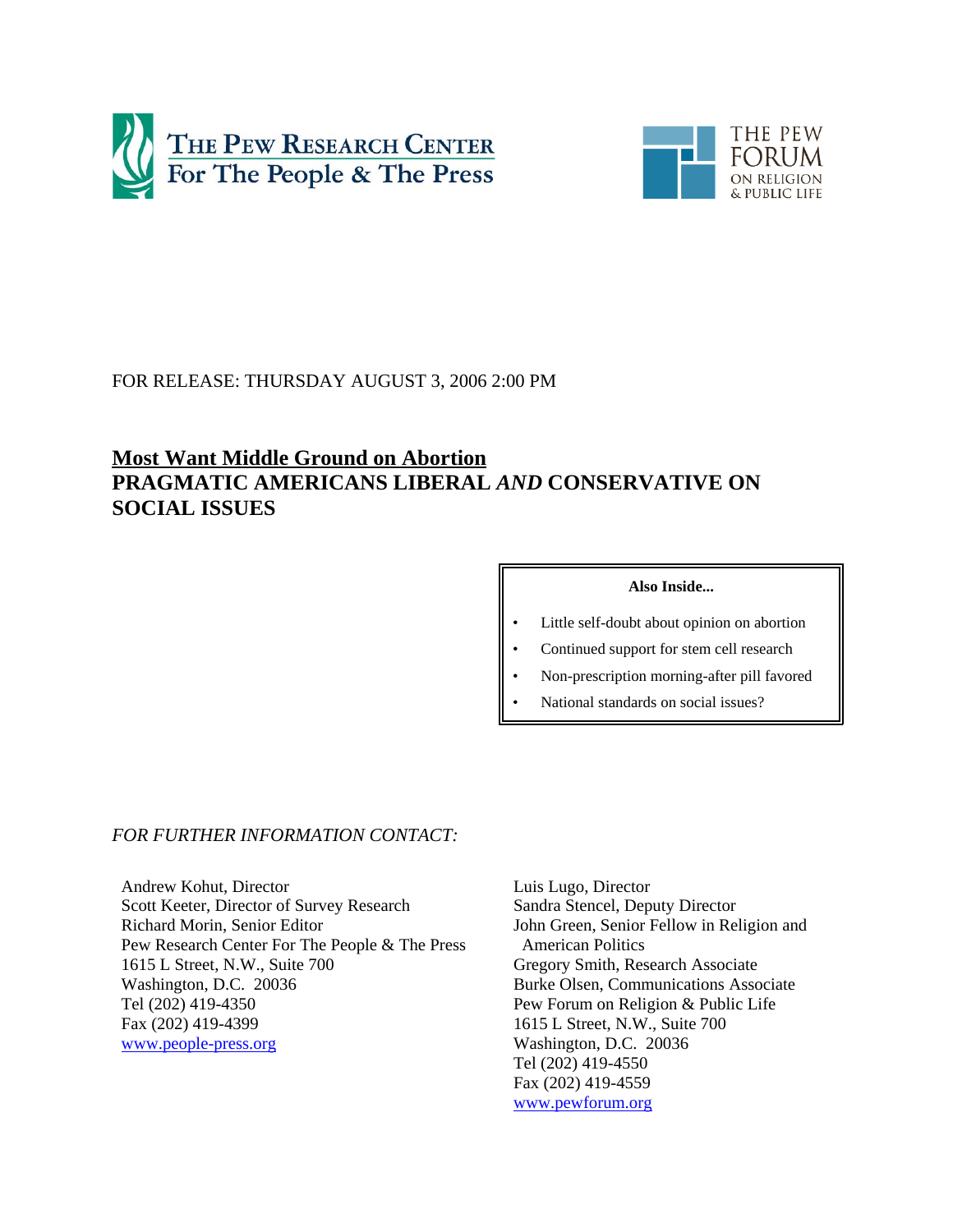# **Most Want Middle Ground on Abortion PRAGMATIC AMERICANS LIBERAL** *AND* **CONSERVATIVE ON SOCIAL ISSUES**

Americans cannot be easily characterized as conservative or liberal on today's most pressing social questions. The public's point of view varies from issue to issue. They are conservative in opposing gay marriage and gay adoption, liberal in favoring embryonic stem cell research and a little of both on abortion. Along with favoring no clear ideological approach to most social issues, the public expresses a desire for a middle ground on the most divisive social concern of the day: abortion.

 Together, the results of the latest national survey by the Pew Research Center for the People & the Press and Pew Forum on Religion & Public Life suggest that the public remains reluctant to move too far from current policies and practices on many key social policy questions. Despite talk of "culture wars" and the high visibility of activist groups on both sides of the cultural divide, there has been no polarization of the public into liberal and conservative camps.

Indeed, public opinion has moved little on these issues in recent years and continues to be mixed and often inconsistent, reflecting a blend of pragmatism and principle. For instance, a clear majority (56%) continuesto oppose allowing gays and lesbians to marry while 35% express support. But nearly as large a majority (54%) supports allowing homosexual couples to enter into legal agreements that would give them many of the same rights as married couples.

The survey, conducted July 6-19 among 2,003 adults, also found that 55% prefer that abortion laws be decided at the national level rather than each state deciding for itself. This desire for a national policy prescription extends to other social issues as well. Despite growing

| <b>Disparate Views on Social Issues</b>                                                                                                                                                                                                                                                                                        |      |                   |        |
|--------------------------------------------------------------------------------------------------------------------------------------------------------------------------------------------------------------------------------------------------------------------------------------------------------------------------------|------|-------------------|--------|
|                                                                                                                                                                                                                                                                                                                                | Gay  | Gay               | Civil  |
|                                                                                                                                                                                                                                                                                                                                |      | marriage adoption | unions |
|                                                                                                                                                                                                                                                                                                                                | $\%$ | $\frac{0}{0}$     | $\%$   |
| Favor                                                                                                                                                                                                                                                                                                                          | 35   | 42                | 54     |
| Oppose                                                                                                                                                                                                                                                                                                                         | 56   | 52                | 42     |
| Don't know                                                                                                                                                                                                                                                                                                                     | 9    | 6                 | 4      |
|                                                                                                                                                                                                                                                                                                                                | 100  | 100               | 100    |
| Priority on stem cell issue                                                                                                                                                                                                                                                                                                    |      |                   |        |
| Conducting medical research                                                                                                                                                                                                                                                                                                    |      |                   | 56     |
| Not destroying human embryos                                                                                                                                                                                                                                                                                                   |      |                   | 32     |
| Don't know                                                                                                                                                                                                                                                                                                                     |      |                   | 12     |
|                                                                                                                                                                                                                                                                                                                                |      |                   | 100    |
| Abortion should be*                                                                                                                                                                                                                                                                                                            |      |                   |        |
| Generally available                                                                                                                                                                                                                                                                                                            |      |                   | 31     |
| Allowed, but more limited                                                                                                                                                                                                                                                                                                      |      |                   | 20     |
| Illegal with few exceptions                                                                                                                                                                                                                                                                                                    |      |                   | 35     |
| Never permitted                                                                                                                                                                                                                                                                                                                |      |                   | 11     |
| Don't know                                                                                                                                                                                                                                                                                                                     |      |                   | 3      |
|                                                                                                                                                                                                                                                                                                                                |      |                   | 100    |
|                                                                                                                                                                                                                                                                                                                                |      |                   |        |
| When it comes to abortion                                                                                                                                                                                                                                                                                                      |      |                   |        |
| We need to find a middle ground                                                                                                                                                                                                                                                                                                |      |                   | 66     |
| There is no room for compromise                                                                                                                                                                                                                                                                                                |      |                   | 29     |
| Don't know                                                                                                                                                                                                                                                                                                                     |      |                   | 5      |
|                                                                                                                                                                                                                                                                                                                                |      |                   | 100    |
| *Which comes closer to your view? Abortion should be<br>generally available to those who want it; Abortion<br>should be available but under stricter limits than it is<br>now; Abortion should be against the law except in cases<br>of rape, incest and to save the woman's life; Abortion<br>should not be permitted at all. |      |                   |        |

antipathy toward Congress and low levels of trust in the federal government generally, majorities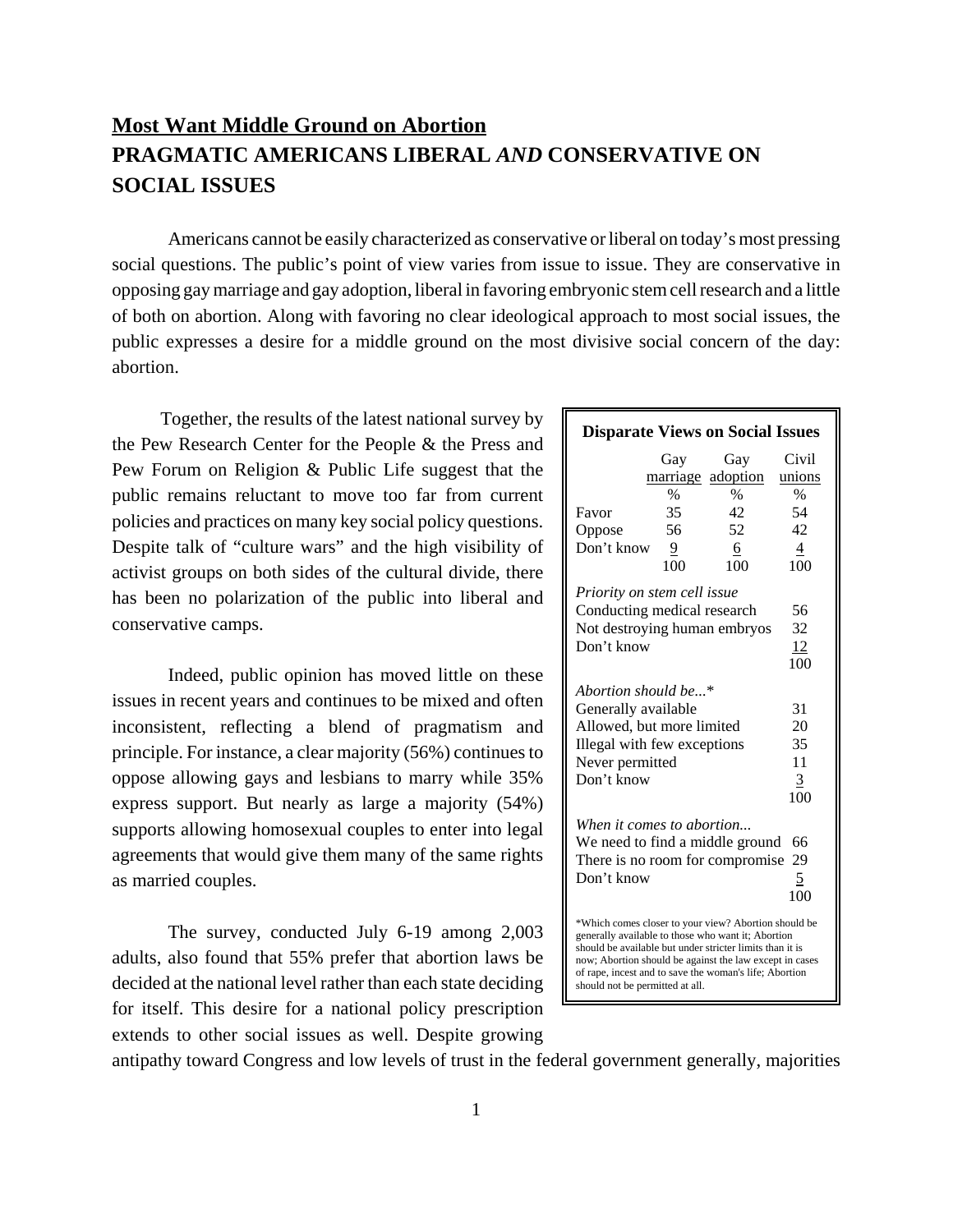or pluralities also favor a national rather than state-bystate approach to policymaking on stem cell research, gay marriage and whether creationism should be taught in the schools along with evolution.

 The poll also found no consensus among either supporters or opponents of gay marriage over how far to go to press their respective positions. Barely half of all those who favor allowing gays to marry say supporters should "push hard" to make it legal as soon as possible,

| <b>Many Favor National Rulemaking</b> |             |                     |                    |  |  |  |  |
|---------------------------------------|-------------|---------------------|--------------------|--|--|--|--|
| Policies should<br>be decided at      |             |                     |                    |  |  |  |  |
|                                       | Nat'l State |                     |                    |  |  |  |  |
| <i>Issue:</i>                         | $\%$        | level level<br>$\%$ | DK<br>$\%$         |  |  |  |  |
| Stem cell research                    | 69          |                     | $26 \quad 5 = 100$ |  |  |  |  |
| Abortion                              | 55          | 39                  | $6=100$            |  |  |  |  |
| Teaching creationism                  | 51          | 44                  | $5=100$            |  |  |  |  |
| Gay marriage                          | 48          |                     | $6=100$            |  |  |  |  |

while slightly more than four-in-ten urge caution so as to avoid creating "bad feelings against homosexuals." Similarly, only a small majority (54%) of gay marriage opponents favor amending the U.S. Constitution to ban gay marriage. The public is similarly divided on other hot-button issues. A slim majority (52%) opposes allowing gays and lesbians to adopt children.

Abortion continues to split the country nearly down the middle. But there is consensus in one key area: two out of three Americans (66%) support finding "a middle ground" when it comes to abortion. Only three-in-ten (29%), by contrast, believe "there's no room for compromise when it comes to abortion laws." This desire to find common ground extends broadly across the political and ideological spectrum. Majorities of Republicans (62%), Democrats (70%) and political independents (66%) favor a compromise. So do majorities of liberals, moderates and conservatives. More than six-in-ten white evangelicals also support compromise, as do 62% of white, non-Hispanic Catholics.

| <b>Most Want Middle Ground on Abortion,</b><br><b>Except Supporters of a Complete Ban</b> |                      |                   |                    |  |  |  |  |
|-------------------------------------------------------------------------------------------|----------------------|-------------------|--------------------|--|--|--|--|
| When it comes to<br><i>abortion policy</i>                                                |                      |                   |                    |  |  |  |  |
|                                                                                           | Need to find No room |                   |                    |  |  |  |  |
|                                                                                           | a middle             | for com-          |                    |  |  |  |  |
|                                                                                           | ground               | <u>promise</u> DK |                    |  |  |  |  |
|                                                                                           | $\frac{0}{0}$        | $\%$              | $\frac{0}{0}$      |  |  |  |  |
| Total                                                                                     | 66                   | 29                | $5=100$            |  |  |  |  |
| Republican                                                                                | 62                   |                   | $34 \quad 4 = 100$ |  |  |  |  |
| Democrat                                                                                  | 70                   |                   | 24 $6=100$         |  |  |  |  |
| Independent                                                                               | 66                   |                   | $29 \quad 5 = 100$ |  |  |  |  |
| Abortion should be                                                                        |                      |                   |                    |  |  |  |  |
| Generally available                                                                       | 67                   | 26                | $7 = 100$          |  |  |  |  |
| Allowed, but more limited                                                                 | 84                   | 13                | $3=100$            |  |  |  |  |
| Illegal with few exceptions                                                               | 64<br>31<br>$5=100$  |                   |                    |  |  |  |  |
| Never permitted                                                                           | 34                   | 66                | $0=100$            |  |  |  |  |

Only one group expressed unwillingness to find a middle way. Two-thirds (66%) of those who support an outright ban on abortion say there should be no compromise. In contrast, two-thirds of those who want abortion to be generally available are ready to seek an accommodation.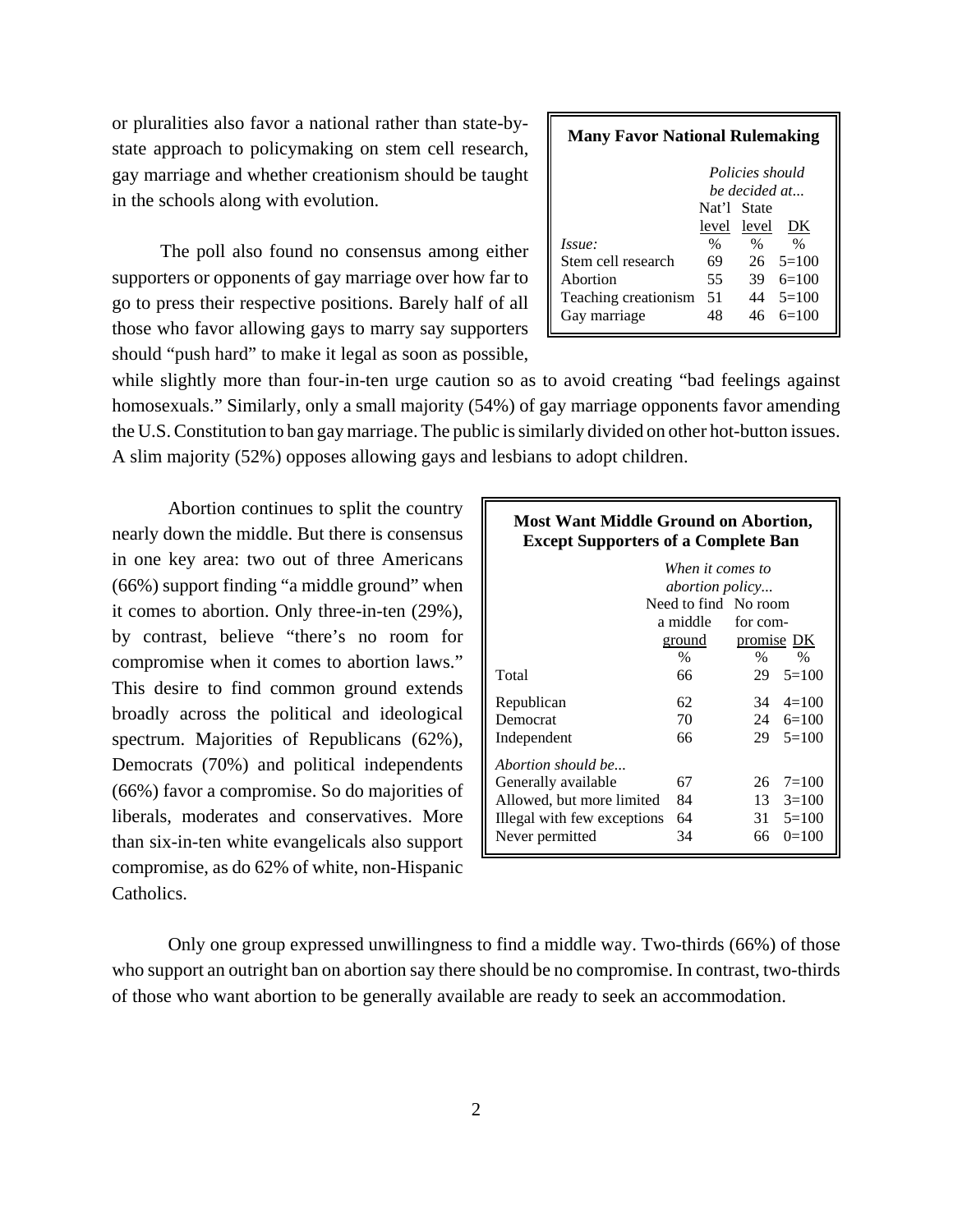An even larger consensus emerged on another issue. By more than 4-1, the public says pharmacists who personally oppose birth control for religious reasons should still be required to sell birth control pills to women. But while the public is overwhelmingly opposed to allowing pharmacists to refuse to sell birth control, there is less consensus on other issues having to do with pharmaceuticals and reproductive rights.

For instance, Americans split 48% to 41% over whether to allow women to obtain the so-called morning-after pill without first obtaining a doctor's prescription. The pill contains high doses of hormones which, when taken shortly after unprotected intercourse, can prevent ovulation or the implantation of a fertilized egg.

# **Birth Control and the Morning-After Pill**

| Morning-after pill        | Total         |
|---------------------------|---------------|
| without prescription      | $\frac{0}{0}$ |
| Favor                     | 48            |
| Oppose                    | 41            |
| Don't know                | 11            |
|                           | 100           |
| <i>Should pharmacists</i> |               |
| be able to refuse to      |               |
| sell birth control?       |               |
| Yes                       | 17            |
| No                        | 80            |
| Don't know                | 3             |
|                           |               |

On another contentious issue related to reproduction, a majority of the public (56%) continues to believe that it is more important to conduct stem cell research that may lead to new medical cures rather than to avoid destroying the potential life of human embryos involved in the research (32%). For the first time in Pew polling, more white evangelicals now favor stem cell research (44%) than oppose it (40%).

Taken together, the findings on stem cells, abortion, conscience clauses for pharmacists and the morning-after pill underscore the public's deep ambivalence on reproductive rights.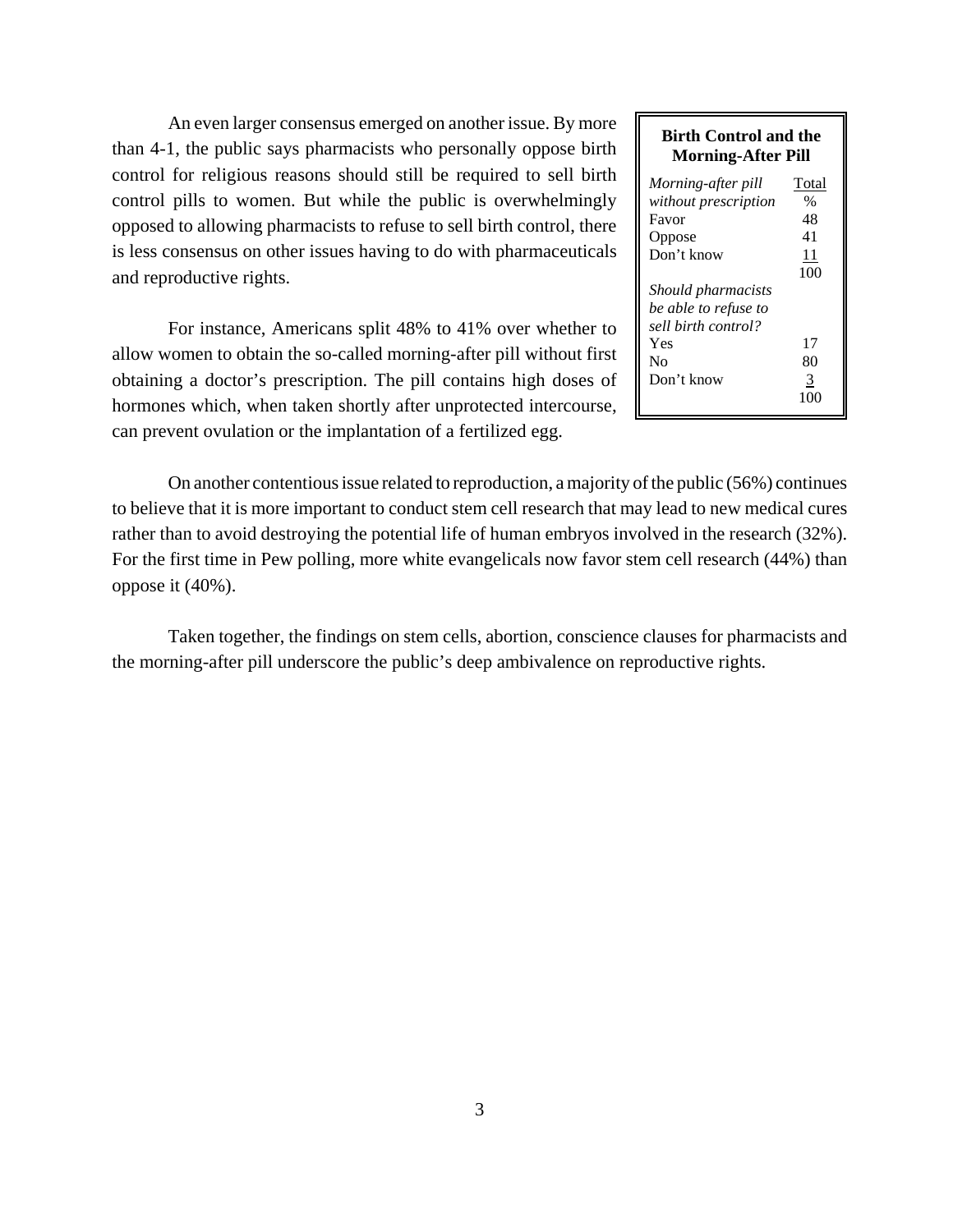# *Abortion Opinions Stable*

Public opinion about the legality of abortion is largely unchanged from previous polling. While about one-in-three (31%) prefer for abortion to be generally available to those who want it and one-in-ten (11%) take the opposite position that abortion should not be permitted at all, most Americans fall in between, preferring what might be described as a "legal but rare" stance. One-in-five (20%) say that abortion should be available but under stricter limits than it is now,

| <b>Abortion Opinions Stable</b>                     |      |               |                                            |      |  |
|-----------------------------------------------------|------|---------------|--------------------------------------------|------|--|
|                                                     |      |               | June June July July<br>1996 1997 2005 2006 |      |  |
| Abortion should be                                  | $\%$ | $\frac{0}{0}$ | $\%$                                       | $\%$ |  |
| Generally available                                 | 32   | 30            | 35                                         | 31   |  |
| Allowed, but more limited<br>21<br>23<br>20<br>24   |      |               |                                            |      |  |
| 35<br>31<br>33<br>Illegal with few exceptions<br>36 |      |               |                                            |      |  |
| Never permitted                                     | 9    | 12            | 9                                          | 11   |  |
| Don't know<br>3<br>2                                |      |               |                                            |      |  |
|                                                     |      |               | 100                                        | 100  |  |

while about one-in-three (35%) say that abortion should be illegal except in cases of rape, incest or to save the woman's life.

Just as abortion opinions are largely stable, so too are differences of opinion on the issue across demographic, political and religious groups. As polls have often shown, there is no gender gap in opinion about the availability of abortion. College graduates and people in their 50s and early 60s – roughly the first half of the Baby Boom generation – are more supportive of making abortion generally available than are other demographic groups.

As in the past, about twothirds of conservative Republicans say that abortion should only be available in cases of rape, incest or when the mother's life is threatened (50%), or not permitted at all (18%). Three-quarters of liberal Democrats, by contrast, say abortion either should

| <b>Political and Religious Differences on Abortion</b> |               |               |                              |                |               |
|--------------------------------------------------------|---------------|---------------|------------------------------|----------------|---------------|
|                                                        |               |               | Abortion should be           |                |               |
|                                                        |               |               | Allowed, Illegal,            |                |               |
|                                                        |               |               | Generally but more with few  | Never          |               |
|                                                        | available     |               | limited exceptions permitted |                | DK            |
|                                                        | $\frac{0}{0}$ | $\frac{0}{0}$ | $\frac{0}{0}$                | $\frac{0}{0}$  | $\frac{0}{0}$ |
| All                                                    | 31            | 20            | 35                           | 11             | $3=100$       |
| Men                                                    | 31            | 21            | 35                           | 11             | $2=100$       |
| Women                                                  | 31            | 20            | 34                           | 12             | $3=100$       |
| 18-29                                                  | 25            | 26            | 35                           | 11             | $3=100$       |
| 30-49                                                  | 31            | 20            | 35                           | 11             | $3=100$       |
| 50-64                                                  | 40            | 17            | 30                           | 10             | $3=100$       |
| $65+$                                                  | 27            | 17            | 39                           | 13             | $4 = 100$     |
| College graduate                                       | 40            | 27            | 24                           | 6              | $3=100$       |
| Some college                                           | 29            | 24            | 38                           | 6              | $3=100$       |
| H.S. or less                                           | 28            | 15            | 39                           | 16             | $2=100$       |
| Conserv Repub                                          | 17            | 14            | 50                           | 18             | $1 = 100$     |
| Mod/Lib Repub                                          | 25            | 27            | 39                           | 6              | $3=100$       |
| Independent                                            | 37            | 23            | 29                           | 9              | $2=100$       |
| Mod/Cons Dem                                           | 25            | 20            | 39                           | 12             | $4=100$       |
| Liberal Democrat                                       | 60            | 14            | 13                           | 10             | $3=100$       |
| <b>Total Protestant</b>                                | 25            | 21            | 39                           | 12             | $3=100$       |
| White evangelical 15                                   |               | 18            | 51                           | 15             | $1 = 100$     |
| White Mainline                                         | 37            | 34            | 21                           | $\overline{4}$ | $4=100$       |
| <b>Black Protestant 25</b>                             |               | 11            | 40                           | 19             | $5=100$       |
| <b>Total Catholic</b>                                  | 26            | 18            | 36                           | 17             | $3=100$       |
| White, non-Hisp                                        | 30            | 20            | 32                           | 16             | $2=100$       |
| Secular                                                | 61            | 21            | 16                           | 1              | $1 = 100$     |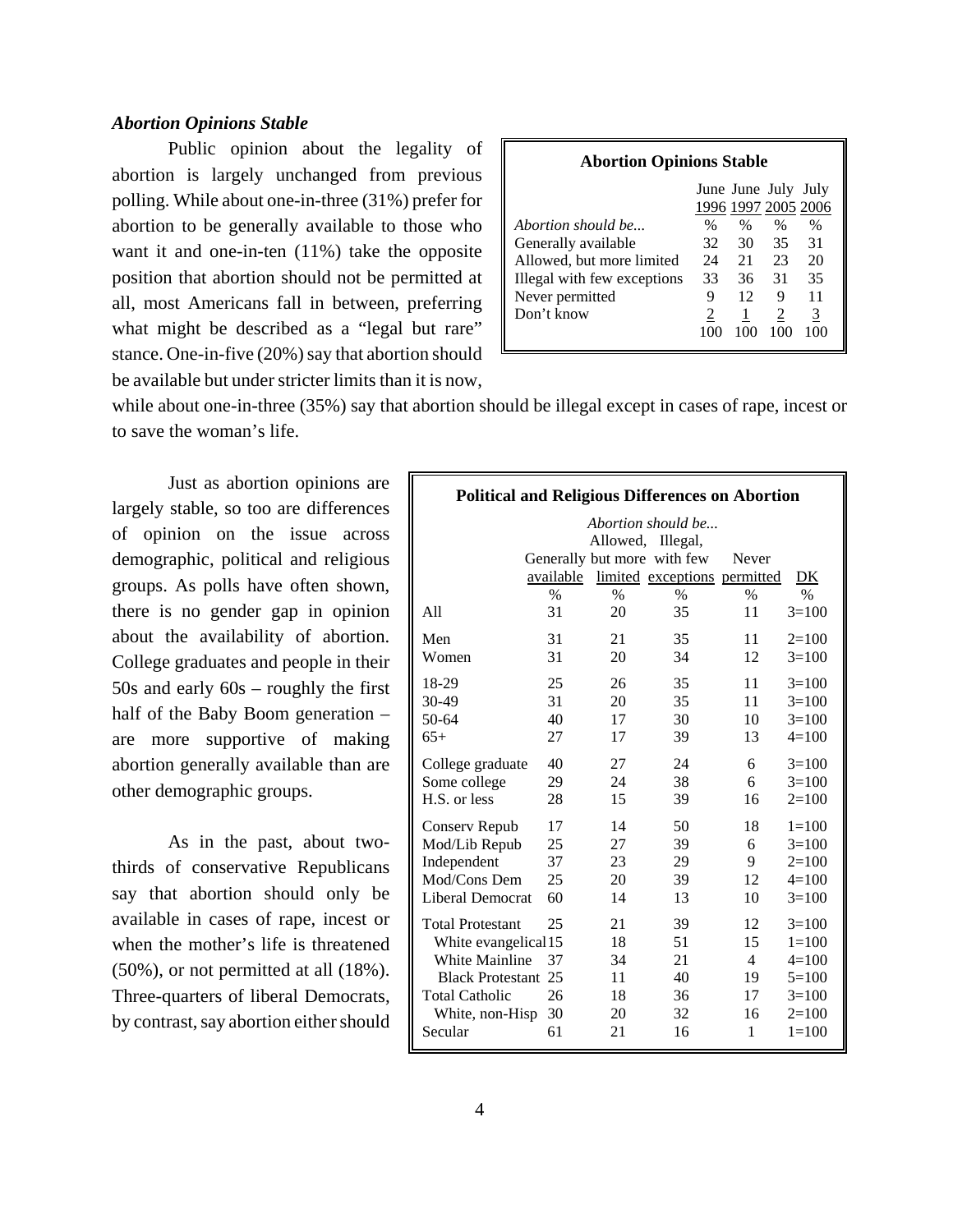be generally available (60%) or available but with stricter limits (14%).

White evangelicals and black Protestants stand out for their high levels of opposition to abortion. Among seculars and those who rarely attend church, on the other hand, majorities say that abortion should be generally available.

# *Most Don't Doubt Their Opinion on Abortion*

The fact that most Americans wish that a middle ground could be found on the issue of abortion should not be mistaken for a lack of certitude about their own opinions on the subject. Fully two-thirds of the public (66%) say they do not wonder if their own position on abortion is the right one, while fewer than one-third (30%) admit to doubts about this – results that have changed little since 1988. There are few differences across demographic, political and religious groups on this question, and pro-choice respondents differ little from pro-life respondents in their lack of doubt.

# As in 2005, a large majority of the public (73%) continues to view abortion as morally wrong in at least some circumstances, while only 24% say that abortion is not a moral issue. But slightly fewer now say that abortion is morally wrong in nearly all circumstances (24% now compared with 29% in 2005), while there has been a small increase in the number saying that abortion is morally wrong in some circumstances (49% today compared with 41% one year ago).

# **Little Uncertainty about Abortion Opinion**

| <i>Ever wonder if your</i> Dec |     | July |
|--------------------------------|-----|------|
| opinion on abortion 1988*      |     | 2006 |
| <i>is the right one?</i>       | %   | %    |
| Yes                            | 33  | 30   |
| N <sub>0</sub>                 | 60  | 66   |
| Don't know                     | 7   | 4    |
|                                | 100 | 100  |
| * 1998 figure from Gallup.     |     |      |

| <b>Is Abortion Morally Wrong?</b> |      |                   |
|-----------------------------------|------|-------------------|
|                                   | 2005 | July July<br>2006 |
|                                   | $\%$ | $\%$              |
| In nearly all circumstances 29    |      | 24                |
| In some circumstances             | 41   | 49                |
| Not a moral issue                 | 26   | 24                |
| Don't know                        |      | 3                 |
|                                   |      |                   |

Opinions about the morality of abortion are closely linked to abortion policy preferences, with those who view abortion as morally wrong expressing greater support for regulating or banning abortions compared with those who do not see abortion as a moral issue. Among those who see abortion as morally wrong in nearly all circumstances, for instance, one-third (32%) say abortion should not be permitted at all, and 47% approve of abortion only in the most extreme circumstances. Among those who say abortion is not a moral issue, by contrast, more than two-thirds (68%) say abortion should be generally available.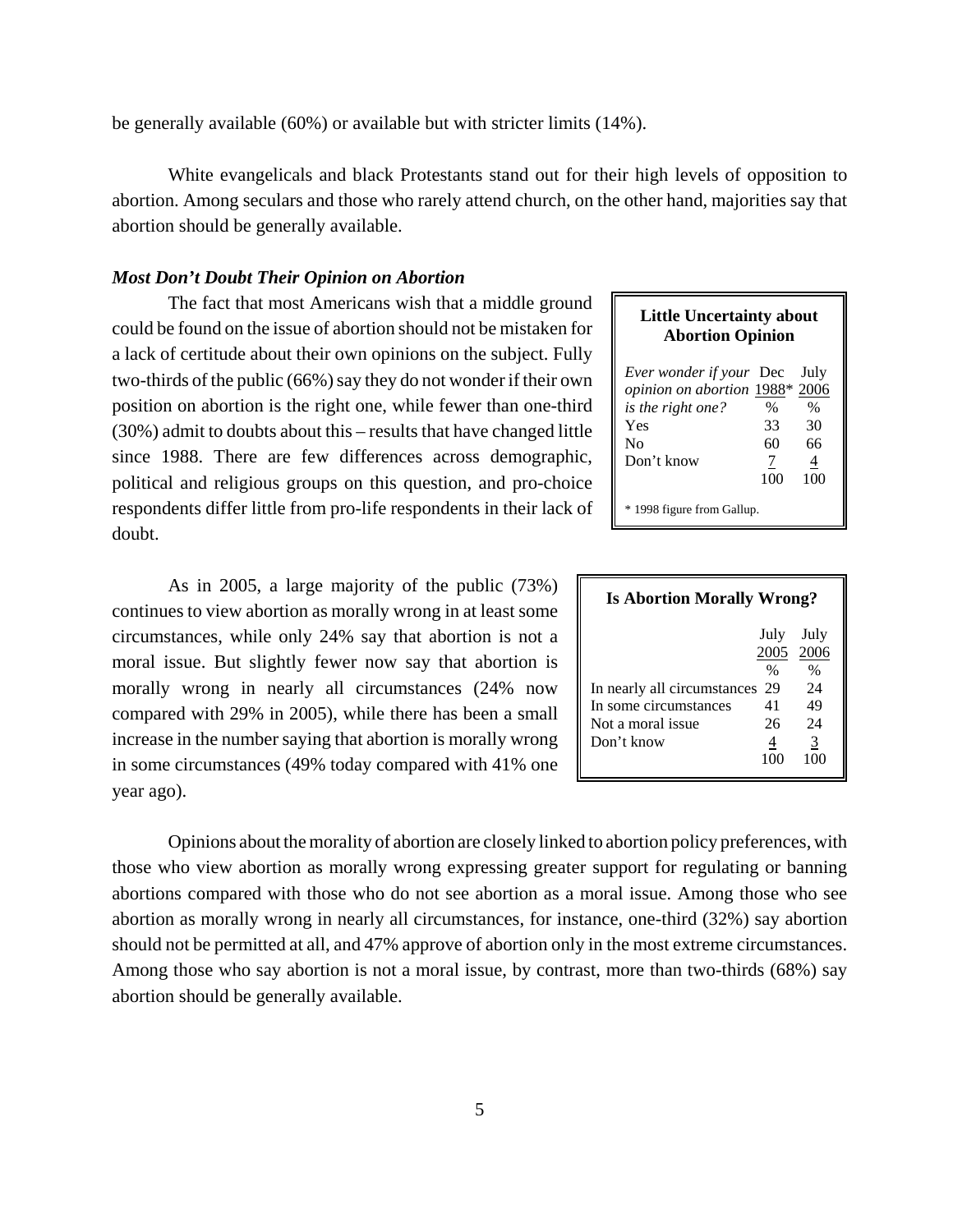# *Majorities Continue to Support Stem Cell Research*

A majority of Americans continues to back stem cell research. But public awareness of the issue has not increased over the past year despite the protracted battle between President Bush and Congress over increased funding for stem cell research that culminated July 19 in the first veto of the Bush administration.

 Fewer than half (43%) say they have heard a lot about the stem cell debate while most say they have heard little (42%) or nothing at all (15%) – if anything, a slight decline from awareness levels one year ago.

# **Solid Support for Stem Cell Research** March Aug Dec July July *Heard about* 2002 2004 2004 2005 2006 *stem cell debate* %%%% *%* A lot 27 42 47 48 43 A little 52 43 41 42 42 Nothing at all 20 15 11 10 15 Don't know  $\frac{1}{100}$   $\frac{*}{100}$   $\frac{1}{100}$   $\frac{*}{100}$   $\frac{*}{100}$  $100 \quad 100 \quad 100 \quad 100 \quad 100$ *More important to...* Conduct research 43 52 56 57 56 Not destroy embryos 38 34 32 30 32 Don't know 19 14 12 13 12 100 100 100 100 100

Support for stem cell research also remains largely unchanged. A clear majority (56%) says

it is more important to continue stem cell research that might produce new medical cures than to avoid destroying the human embryos used in the research. Nearly a third (32%) say it is more important to avoid destroying the potential life of human embryos. In the past five years, the proportion favoring stem cell research has increased 13 percentage points, with most of those gains occurring before 2004.

 As in previous years, those who have heard more about the issue are more supportive of stem cell research. Nearly seven-in-ten respondents who say they are paying "a lot" of attention to the issue favor continuing to conduct the research. A majority (54%) of those who are paying just a little attention to the controversy also wants stem cell research to continue. But the majority flips among those who say they

| Percent saying<br>it is more important 2002 2004 2004 2005 2006<br>to conduct research<br>Total | $\%$<br>43 | $\%$<br>52 | Mar Aug Dec July<br>$\%$<br>56 | $\frac{0}{0}$<br>57 | July<br>$\frac{0}{0}$<br>56 | $'02 - '06$<br>$+13$ |
|-------------------------------------------------------------------------------------------------|------------|------------|--------------------------------|---------------------|-----------------------------|----------------------|
| 18-29                                                                                           | 46         | 54         | 61                             | 60                  | 57                          | $+11$                |
| $30-49$                                                                                         | 46         | 55         | 58                             | 56                  | 59                          | $+13$                |
| 50-64                                                                                           | 40         | 52         | 55                             | 61                  | 62                          | $+22$                |
| $65+$                                                                                           | 34         | 44         | 50                             | 49                  | 41                          | $+7$                 |
| College graduate                                                                                | 55         | 61         | 65                             | 69                  | 69                          | $+14$                |
| Some College                                                                                    | 46         | 50         | 56                             | 59                  | 57                          | $+11$                |
| High school grad                                                                                | 34         | 49         | 54                             | 51                  | 53                          | $+19$                |
| Less than HS                                                                                    | 36         | 47         | 46                             | 43                  | 41                          | $+5$                 |
| <b>White Protestant</b>                                                                         | 38         | 48         | 52                             | 49                  | 57                          | $+19$                |
| Evangelical                                                                                     | 26         | 33         | 33                             | 32                  | 44                          | $+18$                |
| Mainline                                                                                        | 51         | 66         | 69                             | 71                  | 73                          | $+22$                |
| White Catholic                                                                                  | 43         | 55         | 63                             | 61                  | 58                          | $+15$                |
| Secular                                                                                         | 66         | 68         | 70                             | 77                  | 72                          | $+6$                 |
| Conserv Repub                                                                                   | 32         | 35         | 40                             | 33                  | 38                          | $+6$                 |
| Mod/Lib Repub                                                                                   | 48         | 54         | 55                             | 62                  | 58                          | $+10$                |
| Independent                                                                                     | 49         | 57         | 58                             | 66                  | 65                          | $+16$                |
| Cons/Mod Dem                                                                                    | 43         | 58         | 60                             | 54                  | 59                          | $+16$                |
| Liberal Democrat                                                                                | 55         | 72         | 85                             | 80                  | 73                          | $+18$                |

**Trend in Support for Stem Cell Research**

6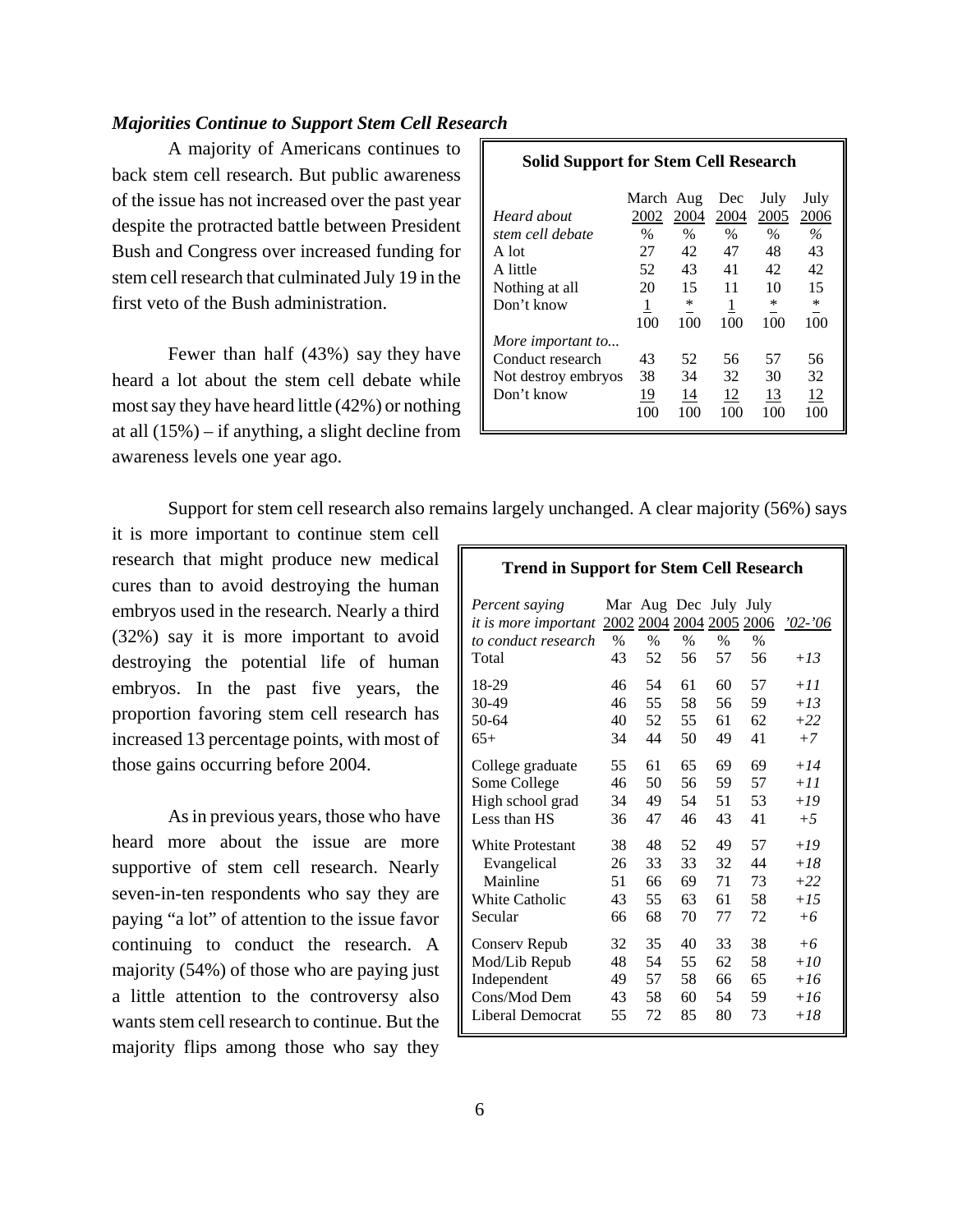have heard nothing: Among these Americans, 56% say it is more important not to destroy the potential life of human embryos.

Support for continuing stem cell research is highest among mainline Protestants and secular individuals. Among both groups, about seven-in-ten favor continuing stem cell research. Fewer than half of all white evangelicals (44%) express support, but this represents a 12-point increase over the past year and is easily the highest level of support recorded among evangelicals in the past five years. The number of liberal Democrats favoring stem cell research has dropped 12 points in two years but remains higher than among any other political group.

 More education also correlates with increased support for stem cell research, and every age group except the very oldest expressed majority support. Nearly seven-in-ten college graduates (69%) say it is more important to conduct research than protect human embryos, a view shared by 57% of those who attended some college and 53% of high school graduates, but only 41% of those who did not finish high school. Roughly six-in-ten Americans under the age of 65 also favor stem cell research while only 41% of those 65 and older express similar support.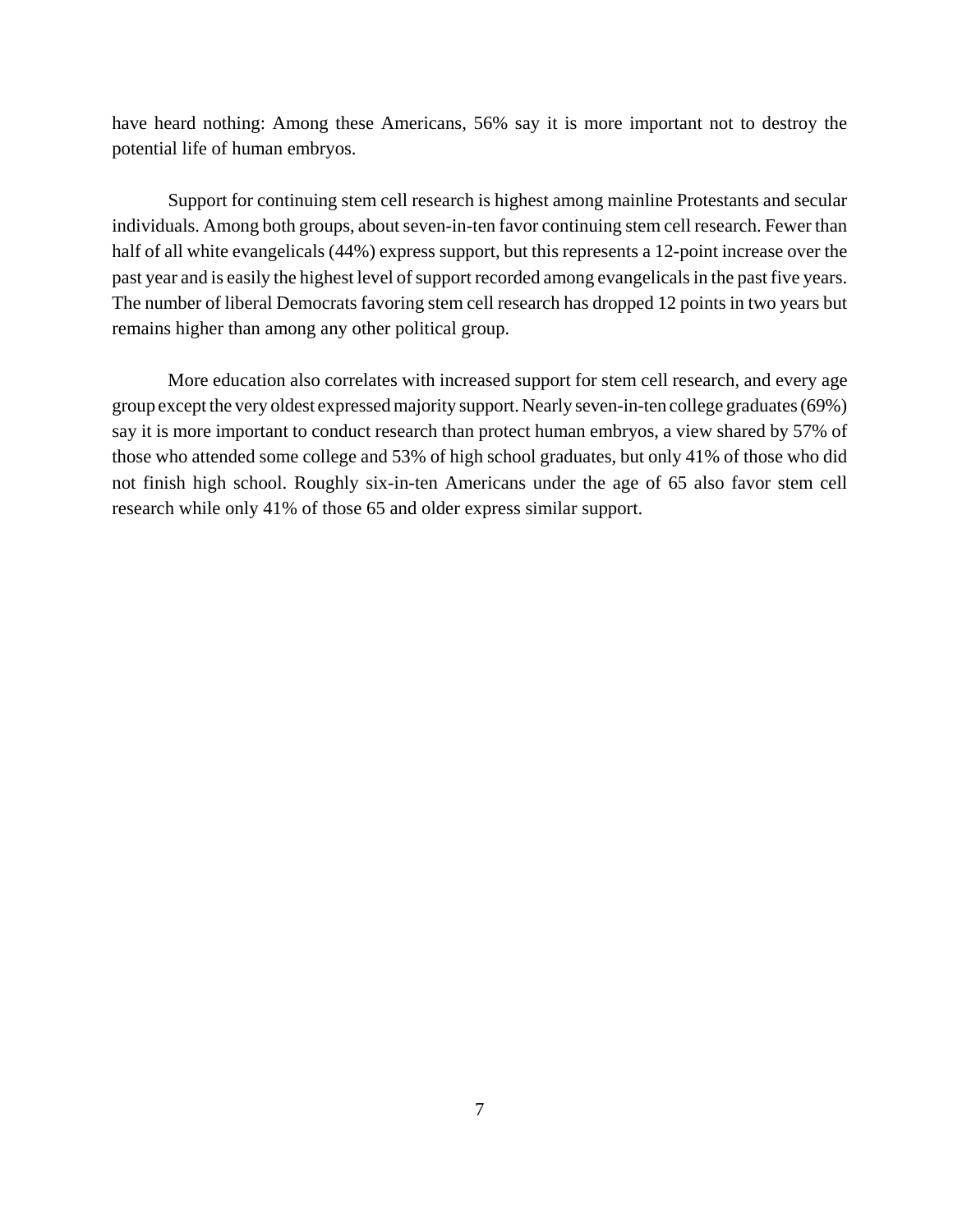# *Continued Opposition to Gay Marriage*

By a 56%-35% margin, a majority of Americans continues to oppose allowing gays and lesbians to marry legally. These figures are largely unchanged over the past several years.

Opposition to gay marriage is most pronounced among older Americans, while younger people express relatively high levels of support for legalizing same-sex marriage. Among those 65 and older, three-in-four (73%) oppose legalizing gay marriage, while more than half (53%) of adults under the age of 30 favor this position.

Republicans are relatively united in opposition to gay marriage, with 83% of conservative Republicans and 66% of moderate and liberal Republicans holding this view. The issue splits the Democratic Party, however, with two-thirds of liberal Democrats (66%) in favor of gay marriage and 59% of conservative and moderate Democrats opposed. Independents are evenly divided (46% in favor, 45% opposed).

Opinions on this issue are also closely related to religion; white evangelical Protestants (78%) and black Protestants (74%) overwhelmingly oppose gay marriage, as do a majority of white Catholics (58%) and a plurality of white mainline Protestants (47%). Only among seculars does a majority (63%) express support for gay marriage.



| <b>Most Oppose Gay Marriage</b> |                  |      |            |  |  |
|---------------------------------|------------------|------|------------|--|--|
|                                 | F <sub>a</sub> - | Opp- |            |  |  |
|                                 | vor              | ose  | DK         |  |  |
|                                 | $\%$             | $\%$ | $\%$       |  |  |
| Total                           | 35               | 56   | $9=100$    |  |  |
| 18-29                           | 53               | 38   | $9=100$    |  |  |
| $30-49$                         | 38               | 55   | $7=100$    |  |  |
| 50-64                           | 30               | 61   | $9=100$    |  |  |
| $65+$                           | 16               | 73   | $11 = 100$ |  |  |
| Conserv. Rep.                   | 12               | 83.  | $5=100$    |  |  |
| Mod./Lib. Rep.                  | 27               | 66   | $7=100$    |  |  |
| Independent                     | 46               | 45   | $9=100$    |  |  |
| Conserv./Mod. Dem.              | 31               | 59   | $10=100$   |  |  |
| Liberal Dem.                    | 66               | 27   | $7=100$    |  |  |
| <b>Total Protestant</b>         | 24               | 67   | $9=100$    |  |  |
| White evangelical               | 14               | 78   | $8=100$    |  |  |
| White mainline                  | 42               | 47   | $11 = 100$ |  |  |
| <b>Black Protestant</b>         | 19               | 74   | $7 = 100$  |  |  |
| <b>Total Catholic</b>           | 38               | 53   | $9=100$    |  |  |
| White, non-Hisp                 | 33               | 58   | $9=100$    |  |  |
| Secular                         | 63               | 27   | $10=100$   |  |  |
| Religious Attendance            |                  |      |            |  |  |
| Weekly or more                  | 18               | 75   | $7 = 100$  |  |  |
| Monthly or less                 | 40               | 50   | $10=100$   |  |  |
| Seldom or never                 | 55               | 35   | $10=100$   |  |  |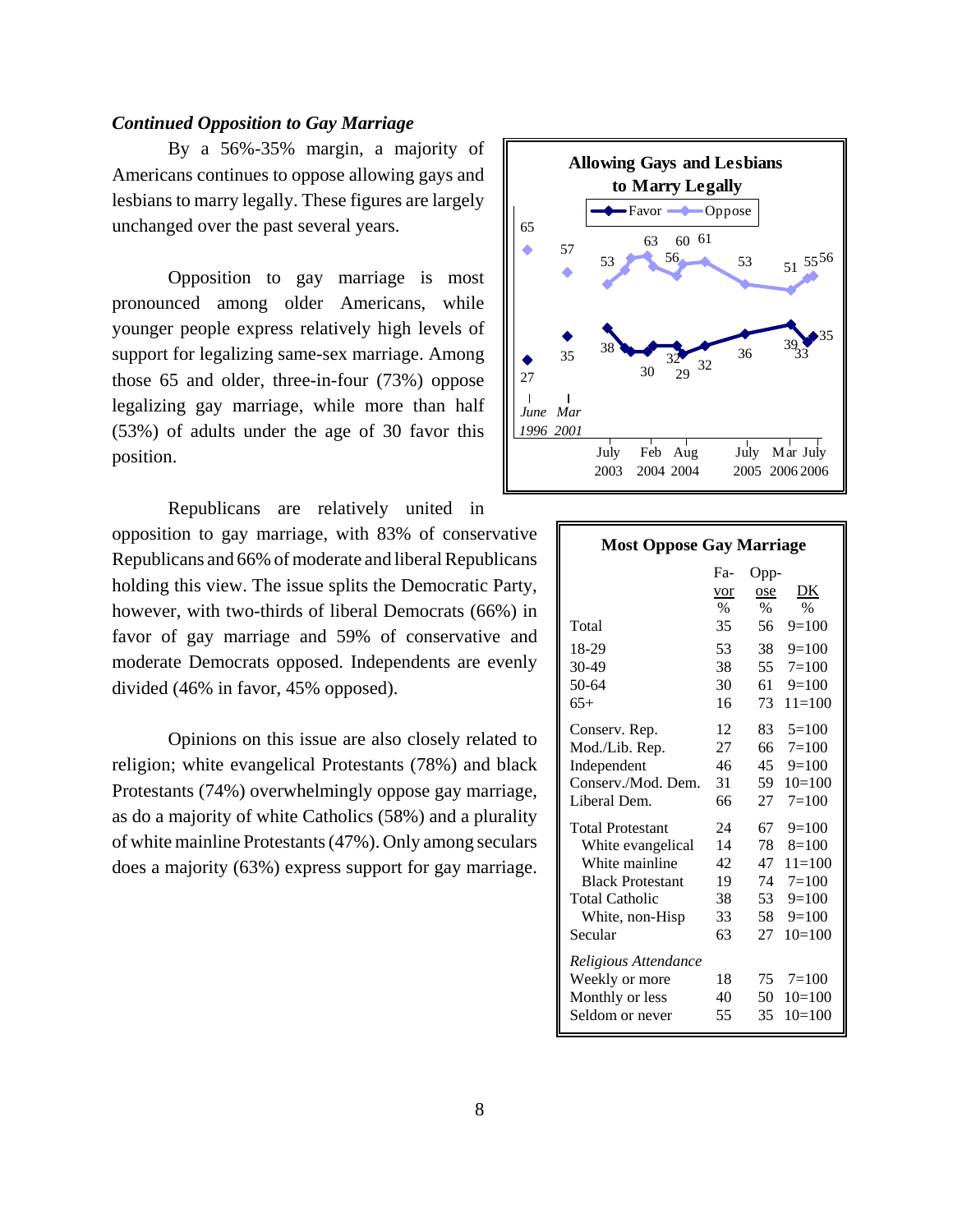But while a majority opposes gay marriage, opponents are divided on whether it would be a good idea to amend the U.S. Constitution to ban it. The result is that just three-in-ten Americans (30%) currently oppose gay marriage and think a constitutional amendment would be a good idea. Even among groups most strongly opposed to gay marriage (white evangelicals, Republicans, conservatives and senior citizens), less than a majority favor an amendment.

| <b>Majorities Oppose Constitutional Ban</b> |               |               |               |                      |               |  |
|---------------------------------------------|---------------|---------------|---------------|----------------------|---------------|--|
|                                             | $---Among---$ |               |               |                      |               |  |
|                                             |               |               |               | White Repub- Conser- | Age           |  |
|                                             | Total         | Evang         | licans        | vatives              | $65+$         |  |
|                                             | $\%$          | $\frac{0}{0}$ | $\frac{0}{0}$ | $\%$                 | $\frac{0}{0}$ |  |
| Oppose gay marriage                         | 56            | 78            | 77            | 78                   | 73            |  |
| Amend Constitution                          |               |               |               |                      |               |  |
| to ban gay marriage                         |               |               |               |                      |               |  |
| Good idea                                   | 30            | 46            | 45            | 46                   | 36            |  |
| Bad idea                                    | 24            | 29            | 28            | 29                   | 34            |  |
| Don't know                                  | 2             | 3             | 4             | 3                    | 3             |  |
| Favor gay marriage                          | 35            | 14            | 17            | 16                   | 16            |  |
| Don't know                                  | 9             | <u>8</u>      | 6             | 6                    | 11            |  |
|                                             | 100           | 100           | 100           | 100                  | 100           |  |
|                                             |               |               |               |                      |               |  |

# *Among Gay Marriage Supporters, Division over How Best to Proceed*

Just as gay marriage opponents are divided over how best to prevent it, supporters of gay

marriage are divided over how best to pursue legalizing samesex unions. About half of those who favor gay marriage (51%) support pushing hard for legalization. But a substantial minority of gay marriage supporters (41%) oppose pushing too hard on the issue, for fear that it might risk creating bad feelings against homosexuals.

Older supporters of gay marriage, and those who live in the Midwest or in rural areas, are considerably less likely than others to favor pushing hard to legalize gay marriage.

# **Gay Marriage Supporters Divided over How Hard to Push the Issue**

| Supporters of gay             | Total* |
|-------------------------------|--------|
| marriage should               | %      |
| Push hard to legalize         | 51     |
| Not push too hard to legalize | 41     |
| Don't know                    | 8      |
|                               | 100    |
|                               |        |

\*Based on those who support gay marriage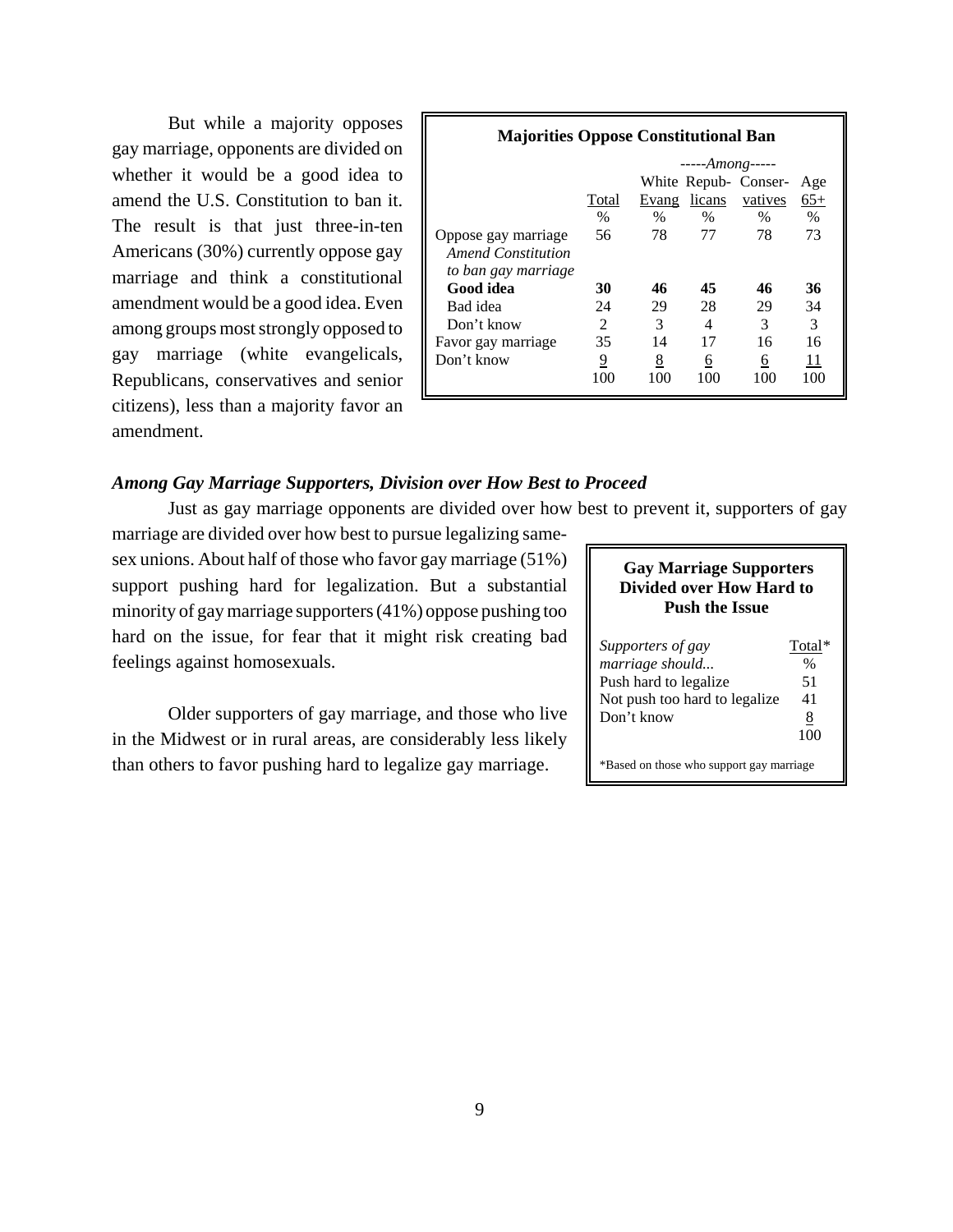# *Catholics, Mainline Protestants Support Civil Unions*

While only one-in-three Americans (35%) favor gay marriage, majorities do express support for civil unions. The poll finds that 54% of Americans favor allowing gay and lesbian couples to enter into legal agreements giving them many of the same rights as married couples. This figure, too, is largely unchanged compared with one year ago – but it is nine percentage points higher than it was in October 2003.

Evidence of the continuing red state/blue state divide can be seen on this question. In the East and West, large majorities (62% and 66%, respectively) favor civil unions. In the Midwest and South, by contrast, roughly half (48% and 50%, respectively) oppose even this type of legal recognition of same-sex couples.

As with gay marriage, white evangelicals (66%), black Protestants (62%) and frequent church attenders (60%) stand out for their opposition to civil unions. But sizeable majorities of white mainline Protestants (66%), Catholics (63%) and seculars (78%) support civil unions.

Despite majority support for allowing gay and lesbian couples to enter into legal agreements with many of the same rights shared by married couples, one such right that the public is not ready to extend is that of adopting children. By a 52%- 42% margin, a majority of the public opposes allowing gays and lesbians to adopt. Here again, the poll finds evidence of a continuing geographic divide; majorities of Midwesterners (57%) and Southerners (60%) oppose gay adoption, while majorities of those in the East (52%) and the West (51%) favor allowing gays to adopt children.

| <b>Small Majority Supports</b><br><b>Civil Unions for Gay Couples</b> |                  |      |                    |  |
|-----------------------------------------------------------------------|------------------|------|--------------------|--|
|                                                                       | F <sub>a</sub> - | Opp- |                    |  |
|                                                                       | vor              | ose  | DK                 |  |
|                                                                       | $\%$             | $\%$ | $\%$               |  |
| Total                                                                 | 54               | 42   | $4=100$            |  |
| <b>July 2005</b>                                                      | 53               |      | $40 \quad 7 = 100$ |  |
| August 2004                                                           | 48               |      | $45 \quad 7 = 100$ |  |
| October 2003                                                          | 45               | 47   | $8=100$            |  |
| East                                                                  | 62               | 33   | $5=100$            |  |
| Midwest                                                               | 49               | 48   | $3=100$            |  |
| South                                                                 | 46               | 50   | $4=100$            |  |
| West                                                                  | 66               | 29   | $5=100$            |  |
| <b>Total Protestant</b>                                               | 43               | 53   | $4=100$            |  |
| White evangelical                                                     | 30               | 66   | $4=100$            |  |
| White mainline                                                        | 66               | 30   | $4=100$            |  |
| <b>Black Protestant</b>                                               | 35               | 62   | $3=100$            |  |
| <b>Total Catholic</b>                                                 | 63               |      | $32 \quad 5 = 100$ |  |
| White, non-Hisp                                                       | 59               | 36   | $5=100$            |  |
| Secular                                                               | 78               | 18   | $4=100$            |  |
| Religious Attendance                                                  |                  |      |                    |  |
| Weekly or more                                                        | 36               | 60   | $4=100$            |  |
| Less often                                                            | 67               | 29   | $4=100$            |  |

| <b>Big Regional Split in Support</b> | for Gay Adoption       |                                               |                                             |
|--------------------------------------|------------------------|-----------------------------------------------|---------------------------------------------|
| Total<br>Mar 2006<br>Sept 1999       | $\%$<br>42<br>46<br>38 | <b>Favor</b> Oppose<br>$\%$<br>52<br>48<br>57 | DK<br>$\%$<br>$6=100$<br>$6=100$<br>$5=100$ |
| East<br>Midwest<br>South<br>West     | 52<br>37<br>34<br>51   | 42<br>57<br>60<br>43                          | $6=100$<br>$6=100$<br>$6=100$<br>$6=100$    |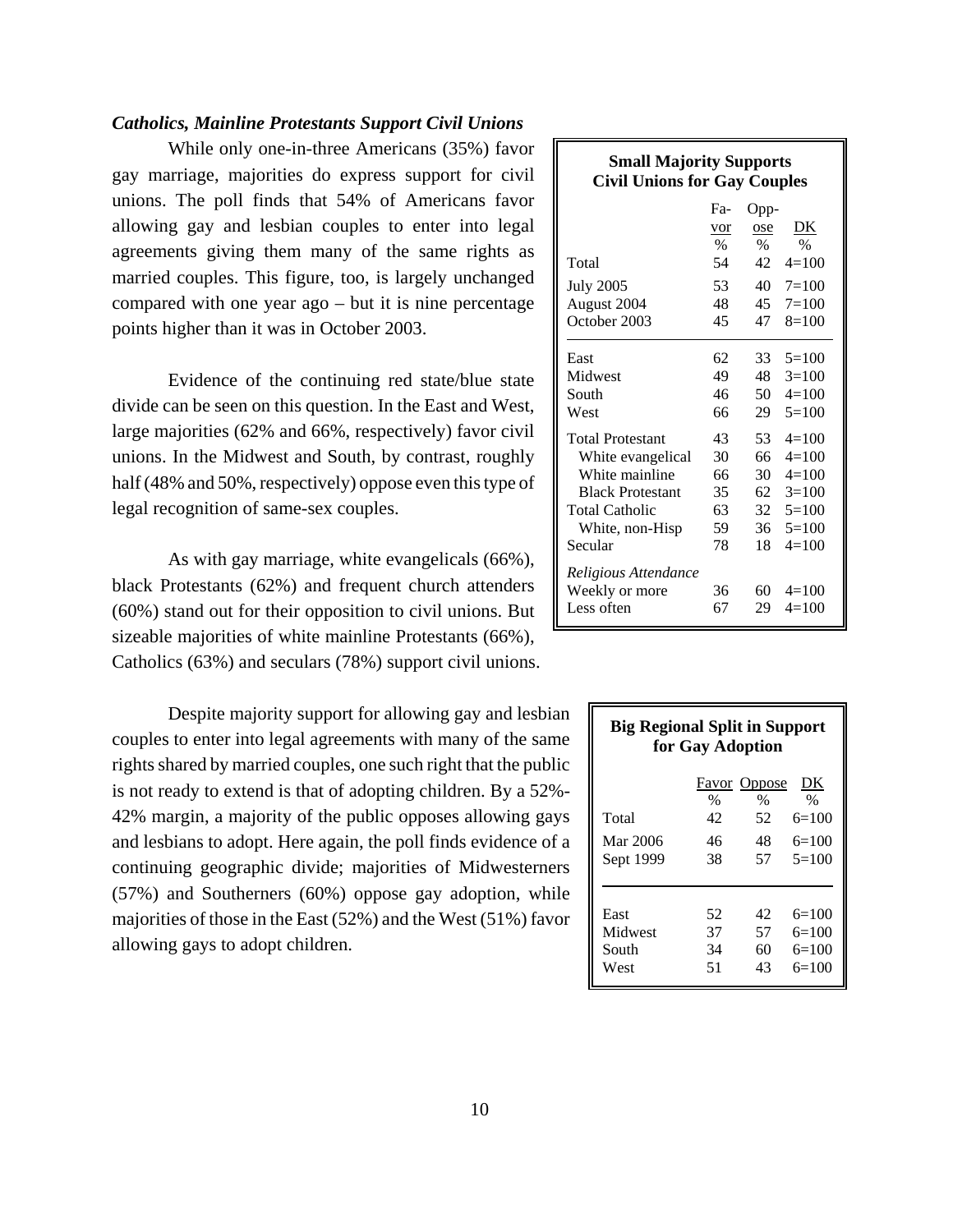# *Growing Number See Homosexuality as Innate, Unchangeable Trait*

Opinions about the nature of homosexuality have changed slightly since 2003. Today, somewhat more Americans believe that homosexuality is innate (from 30% in 2003 to 36% now) and that homosexuality cannot be changed (from 42% to 49%). But the majority of the public still rejects the idea that homosexuality is something that people are born with, and see it instead as either a product of the way people are brought up (13%) or as "just the way that some people prefer to live" (38%).

Although the number of Americans who see homosexuality as something people are born with has increased only modestly since 2003, this view is now much more widely held among certain groups in the population than it was three years ago. There has been a double-digit increase since 2003 in the view that homosexuality is innate among college graduates (from 39% to 51%), liberals (46% to 57%), mainline Protestants (37% to 52%) and among those who seldom or never attend church (from 36% to 52%).

In contrast to these groups, majorities of white evangelicals (51%) and black Protestants (52%) continue to view homosexuality as a choice. White evangelicals, in particular, have changed very little in their views on this question over the past three years.

| <b>No Consensus on Causes of Homosexuality</b> |            |                  |               |               |  |
|------------------------------------------------|------------|------------------|---------------|---------------|--|
|                                                |            | Homosexuality is |               |               |  |
|                                                | Something  | Linked           | Just how      |               |  |
|                                                | people are | to up-           | some prefer   |               |  |
|                                                | born with  | bringing         | to live       | DK            |  |
|                                                | $\%$       | $\%$             | $\frac{0}{0}$ | $\frac{0}{0}$ |  |
| Total                                          | 36         | 13               | 38            | $13 = 100$    |  |
| October 2003                                   | 30         | 14               | 42            | $14 = 100$    |  |
| December 1985                                  | 20         | 22               | 42            | $16=100$      |  |
|                                                |            |                  |               |               |  |
|                                                |            |                  |               |               |  |
| College graduate                               | 51         | 9                | 28            | $12=100$      |  |
| Some college                                   | 39         | 15               | 32            | $14 = 100$    |  |
| High school or less                            | 26         | 14               | 46            | $14=100$      |  |
| Conservative                                   | 21         | 20               | 46            | $13 = 100$    |  |
| Moderate                                       | 38         | 9                | 37            | $16=100$      |  |
| Liberal                                        | 57         | 7                | 27            | $9=100$       |  |
| <b>Total Protestant</b>                        | 29         | 15               | 41            | $15 = 100$    |  |
| White evangelical                              | 17         | 15               | 51            | $17 = 100$    |  |
| White mainline                                 | 52         | 13               | 22            | $13 = 100$    |  |
| <b>Black Protestant</b>                        | 20         | 19               | 52            | $9=100$       |  |
| <b>Total Catholic</b>                          | 44         | 10               | 33            | $13 = 100$    |  |
| White, non-Hisp                                | 48         | 10               | 29            | $13=100$      |  |
| Secular                                        | 48         | 7                | 29            | $16=100$      |  |
| Religious Attendance                           |            |                  |               |               |  |
| Weekly or more                                 | 25         | 17               | 44            | $14 = 100$    |  |
| Monthly or less                                | 36         | 8                | 43            | $13 = 100$    |  |
| Seldom or never                                | 52         | 13               | 23            | $12=100$      |  |
|                                                |            |                  |               |               |  |

Though most Americans reject the notion that homosexuality is an innate trait, a plurality of the public (49%) views sexual orientation as a characteristic that cannot be changed, a seven percentage-point increase since 2003.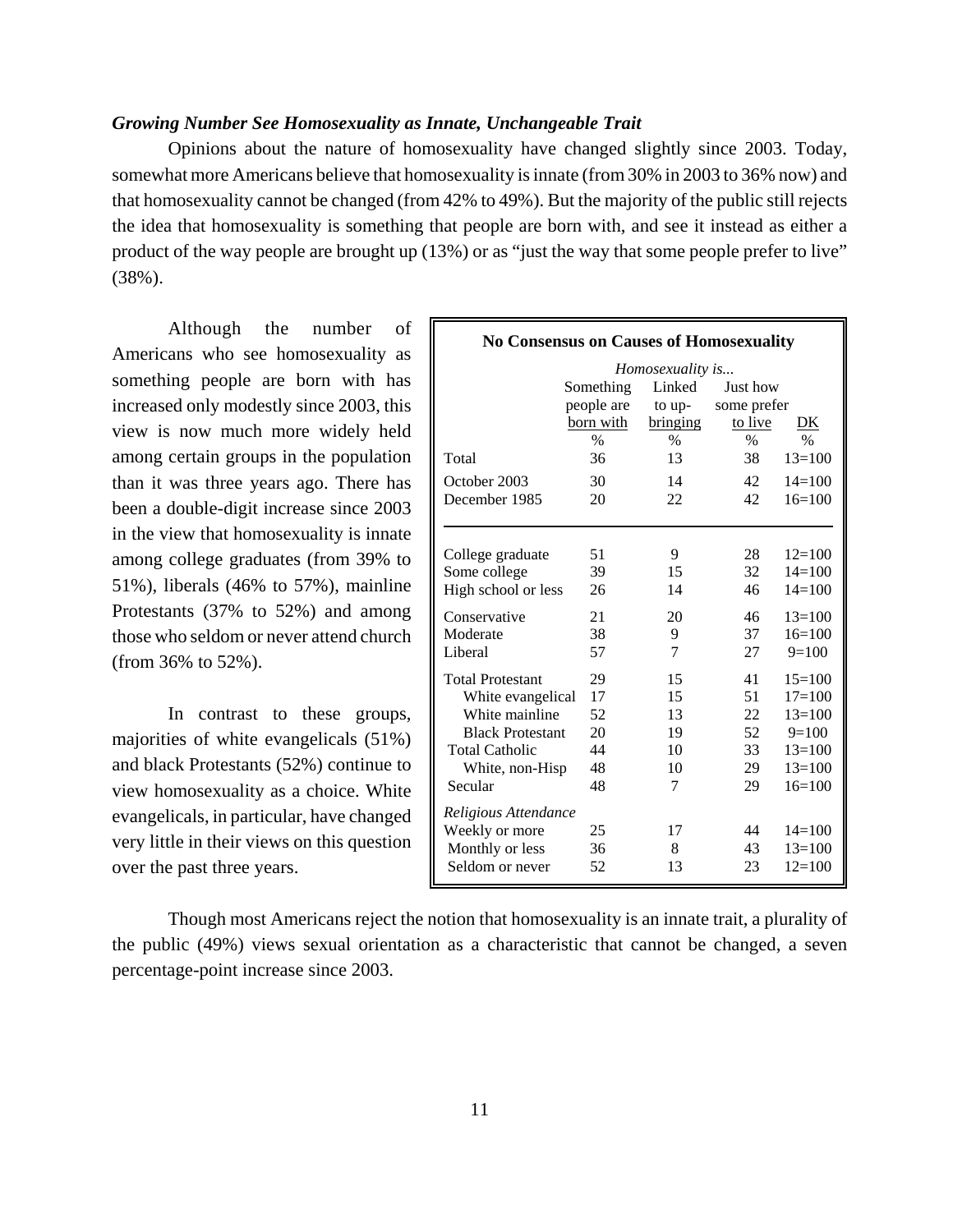Views of whether homosexuality can be changed have both a political and a religious component. A small majority of conservatives (52%) says homosexuality can be changed, while the

overwhelming majority of liberals (71%) disagrees. Similarly, substantial majorities of white evangelicals (56%) and black Protestants (60%) say that homosexuality can be changed, while majorities of white mainline Protestants (67%), Catholics (56%) and seculars (59%) say homosexuality cannot be changed.

Views of the nature of homosexuality are closely related to views of gay marriage and civil unions, with those who view homosexuality as innate and unchangeable expressing more support for these policies compared with those who see homosexuality as changeable. Among those who view homosexuality as innate, for instance, a large majority (58%) supports allowing gays and lesbians to marry legally. But among those who see homosexuality as a product of one's upbringing or as a lifestyle choice, overwhelming majorities (82% and 71%, respectively) oppose gay marriage.

| <b>Plurality Believes Homosexuality</b> | <b>Is Forever</b> |                  |            |
|-----------------------------------------|-------------------|------------------|------------|
|                                         |                   | Homosexuality    |            |
|                                         |                   | Can be Cannot be |            |
|                                         |                   | changed changed  | DK         |
|                                         | $\%$              | $\%$             | $\%$       |
| Total                                   | 39                | 49               | $12 = 100$ |
| October 2003                            | 42                | 42.              | $16=100$   |
|                                         |                   |                  |            |
| Conservative                            | 52                | 36               | $12=100$   |
| Moderate                                | 37                | 49               | $14=100$   |
| Liberal                                 | 21                | 71               | $8=100$    |
| <b>Total Protestant</b>                 | 45                | 42               | $13 = 100$ |
| White evangelical                       | 56                | 29               | $15=100$   |
| White mainline                          | 22                | 67               | $11 = 100$ |
| <b>Black Protestant</b>                 | 60                | 30               | $10=100$   |
| <b>Total Catholic</b>                   | 31                | 56               | $13=100$   |
| White, non-Hisp                         | 26                | 61               | $13 = 100$ |
| Secular                                 | 27                | 59               | $14 = 100$ |
| Religious Attendance                    |                   |                  |            |
| Weekly or more                          | 54                | 34               | $12 = 100$ |
| Monthly or less                         | 34                | 52               | $14=100$   |
| Seldom or never                         | 22                | 68               | $10=100$   |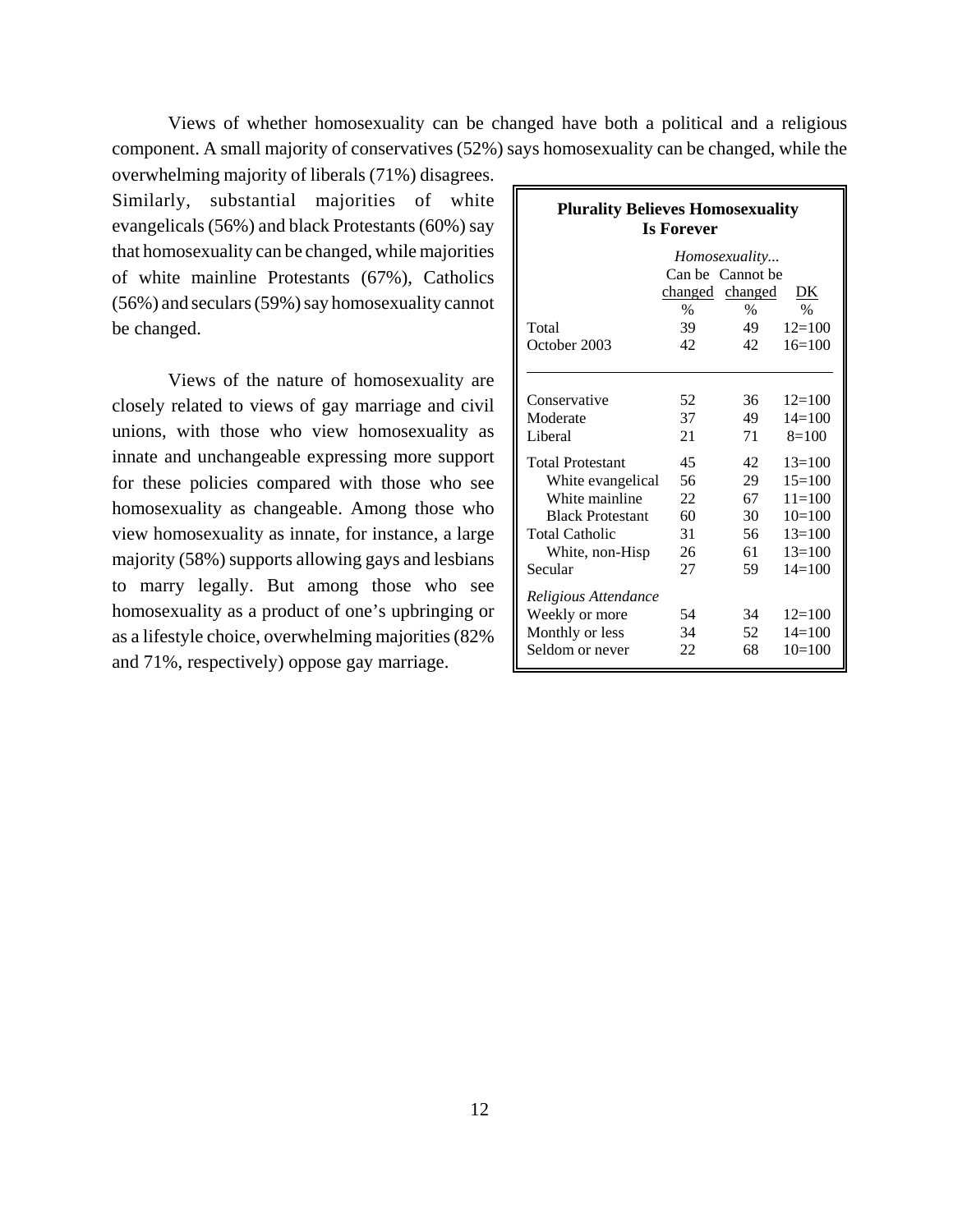## *Opinion on Pharmaceutical Controversies*

Recent controversies over the morning-after pill and conscience clauses have not captured the public's attention. Only onein-four (25%) say they have heard a lot about the debate over whether women should be allowed to get the morning-after pill without a doctor's prescription; roughly the same number says they have heard nothing at all about this issue (24%).

There is even less familiarity with the controversy over pharmacist conscience clauses. Nearly half of the public (47%) says they have heard nothing at all about the debate over allowing pharmacists who have religious objections to birth control to refuse to provide contraceptives to customers, while fewer than one-in-five (18%) say they have heard a lot about this issue. There are few demographic or political differences in attention to these issues.

The public is divided on the question of whether or not women should be allowed to obtain the morning-after pill without a doctor's prescription; about half (48%) favor this while four-in-ten (41%) are opposed.

There are both political and religious links to opinions on this issue. Slim majorities of Republicans (54%), white evangelicals (53%) and black Protestants (53%) oppose making the morning-after pill available over-the-counter, while majorities of Democrats (55%), white mainline Protestants (57%) and seculars (67%) take the opposite stance.

Opinions about the morning-after pill are also closely bound up with opinions on abortion. Among those who say abortion should be generally available, nearly eight-in-ten (79%) also support allowing women to get the morning-after pill

# **How Much Have You Heard About...** *...the debate over* Total *the morning-after pill* % A lot 25 A little 51 Nothing at all 24 Don't know 100 *...the debate over pharmacists' conscience clauses?* % A lot 18 A little 35<br>Nothing at all 47 Nothing at all Don't know \* 100

|                                                 | <b>NOST REPUDICALLS OPPOSE</b><br><b>Morning-After Pill</b> |                    |  |  |  |  |
|-------------------------------------------------|-------------------------------------------------------------|--------------------|--|--|--|--|
| Allowing morning-after<br>pill w/o prescription |                                                             |                    |  |  |  |  |
|                                                 | Fav                                                         | <u>DK</u><br>Opp   |  |  |  |  |
|                                                 | %                                                           | $\%$<br>$\%$       |  |  |  |  |
| Total                                           | 48                                                          | 41<br>$11 = 100$   |  |  |  |  |
| Republican                                      | 37                                                          | $54 \quad 9=100$   |  |  |  |  |
| Democrat                                        | 55                                                          | $36 \quad 9 = 100$ |  |  |  |  |
| Independent                                     | 51                                                          | 37<br>$12 = 100$   |  |  |  |  |
| <b>Total Protestant</b>                         | 43                                                          | 45<br>$12 = 100$   |  |  |  |  |
| White evangelical                               | 35                                                          | $12=100$<br>53     |  |  |  |  |
| White mainline                                  | 57                                                          | $34 \quad 9 = 100$ |  |  |  |  |
| <b>Black Protestant</b>                         | 35                                                          | 53<br>$12=100$     |  |  |  |  |
| <b>Total Catholic</b>                           | 47                                                          | $45 \quad 8 = 100$ |  |  |  |  |
| White, non-Hisp                                 | 43                                                          | 49<br>$8=100$      |  |  |  |  |
| Secular                                         | 67                                                          | $12 = 100$<br>21   |  |  |  |  |
| Abortion should be                              |                                                             |                    |  |  |  |  |
| Generally available                             | 79                                                          | $10=100$<br>11     |  |  |  |  |
| Allowed, but more limited                       | 51                                                          | $10=100$<br>39     |  |  |  |  |
| Illegal with few exceptions                     | 27                                                          | 59<br>$14 = 100$   |  |  |  |  |
| Never permitted                                 | 26                                                          | 66<br>$8=100$      |  |  |  |  |

**Most Republicans Oppose**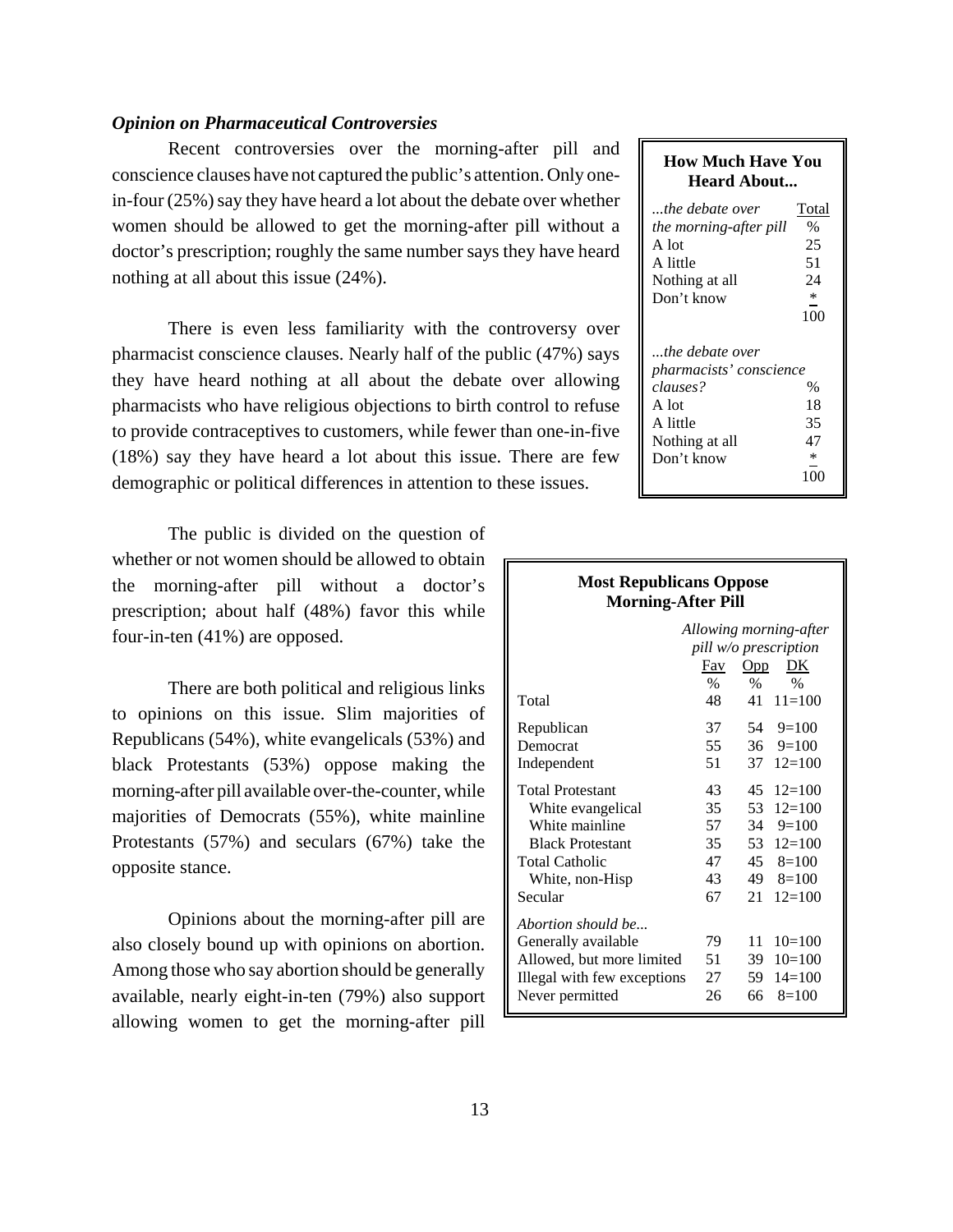without a prescription. But among those who are most opposed to abortion, two-thirds (66%) oppose making the morning-after pill freely available.

There is much less division on the question of whether or not to allow pharmacists who have religious objections to contraception to refuse to sell birth control to women who have a prescription for it. Eight-in-ten Americans (80%) oppose allowing pharmacists to refuse to provide birth control, while fewer than one-in-five (17%) express support. No political or religious groups express majority support for this type of conscience clause.

## **Majority Opposes Pharmacists' Conscience Clauses on Birth Control**

| Should pharmacists<br>be able to refuse to | <b>Nov</b><br>2004* | July<br>2006  |
|--------------------------------------------|---------------------|---------------|
| sell birth control?                        | %                   | $\frac{0}{0}$ |
| Yes                                        | 16                  | 17            |
| Nο                                         | 78                  | 80            |
| Don't know                                 | 6                   | 3             |
|                                            | 100                 | 100           |
| * 2004 figure from CBS/New York Times      |                     |               |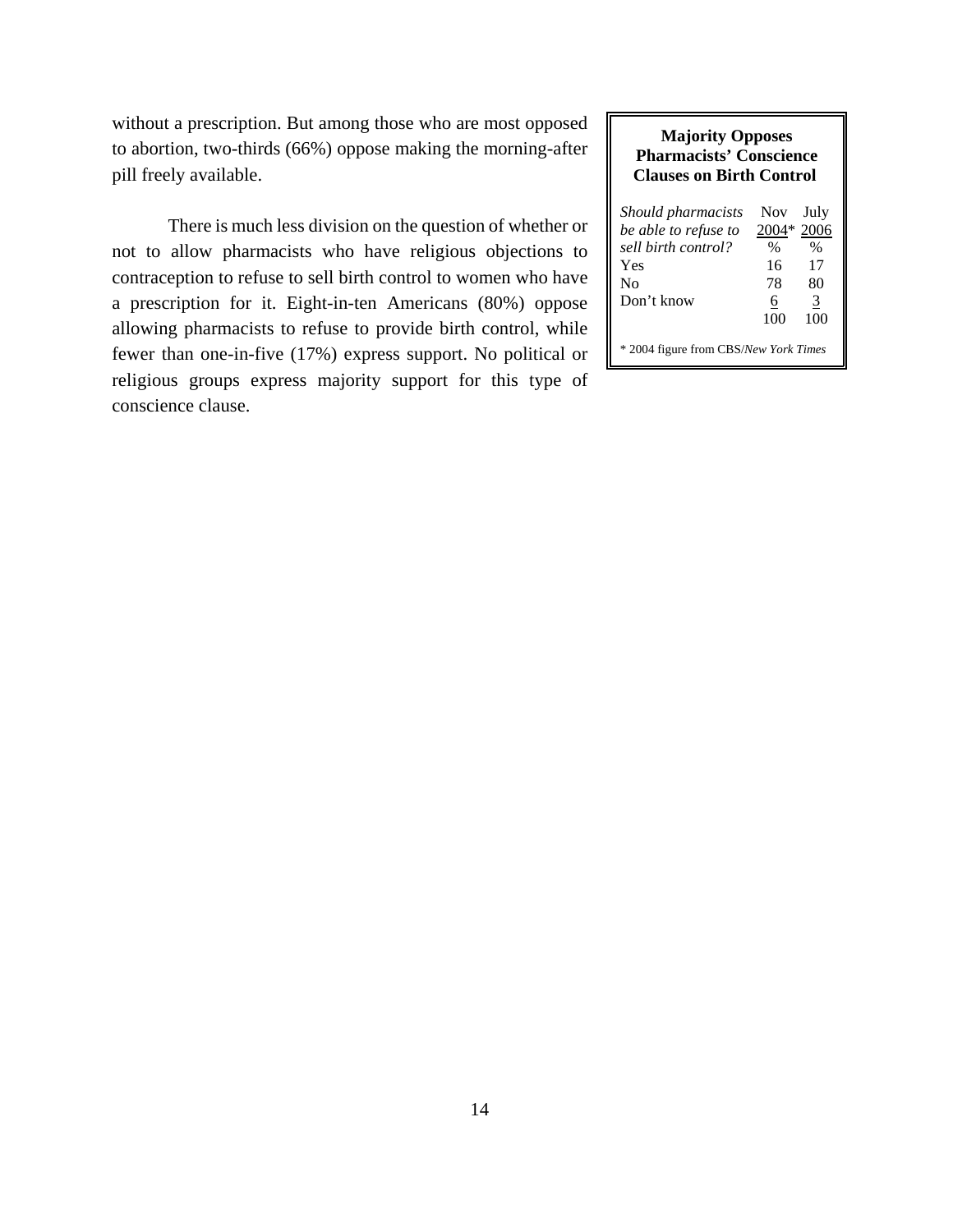# *Public Divided on Social Issues, But No "Culture War"*

Public attitudes across a set of five issues that have been the focus of intense political activity in recent years – gay marriage, adoption of children by gay couples, abortion, stem cell research and the morning-after pill – show a mix of conservative and liberal majorities. On none of the five issues does more than 56% of the public line up on one side of the question or the other.

Opinions on these issues are related to one another; for example, most of those who take the most conservative positions on abortion also oppose gay marriage, and a similar pattern is seen for each pair of items. But there is also a great deal of inconsistency. Just over one-in-ten Americans (12%) takes the conservative position on all of these items, and a somewhat larger number (22%) take conservative positions on *none* of the items. Thus, much of the public falls between the extremes on this collection of issues. About one-third of the respondents (34%) are squarely in the middle, taking two or three conservative positions out of a possible five; 16% are mostly liberal (taking only one conservative opinion) and 16% are mostly conservative (taking four conservative opinions).



To see how opinions on this set of social issues vary across groups in the population, respondents were sorted into three groups, corresponding to low, medium and high levels of conservatism; the low group was conservative on zero or one issue (38% of the sample), the medium group on two or three issues (34%) and the high group on four or five issues (28%).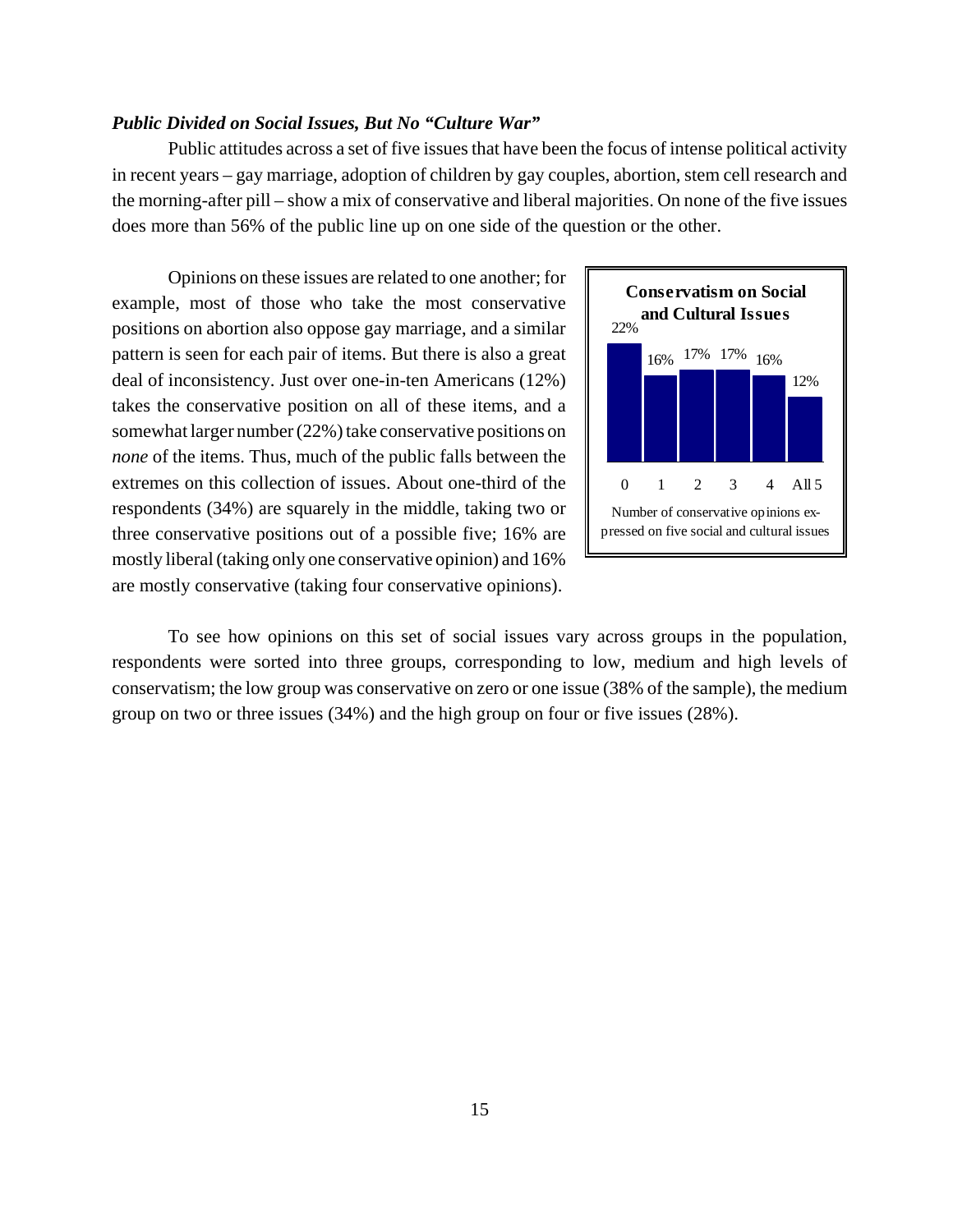By far the most conservative groups on these issues are white evangelical Protestants (46% in the high conservative category) and self-described conservative Republicans (53%). Conversely, the least conservative are self-described liberal Democrats (69% in the low conservatism category) and seculars (66%). White Catholics fall at about the national average on this scale, and white mainline Protestants are significantly less conservative than the average.

Conservatism also varies by education. College graduates are much less conservative than those with lower levels of education on these social issues. Interestingly, blacks are more conservative than whites, and men more so than women. Geographically, residents of the South and Midwest are significantly more conservative socially than those in the West and Northeast.

There are also generational differences, with younger respondents – and those in their 50s and early 60s – least likely to score high on social conservatism. The oldest respondents – those  $65$  and older – are the most conservative.

# **Who Is Conservative on Social and Cultural Issues?**

|                                                                                                    | Conservatism<br>--- <i>index*----</i> - |      |             |  |  |
|----------------------------------------------------------------------------------------------------|-----------------------------------------|------|-------------|--|--|
|                                                                                                    | High Medium<br>$\%$                     | $\%$ | Low<br>$\%$ |  |  |
| Total                                                                                              | 28                                      | 34   | $38=100$    |  |  |
| Men                                                                                                | 31                                      | 35   | $34=100$    |  |  |
| Women                                                                                              | 25                                      | 33   | $42=100$    |  |  |
| White                                                                                              | 26                                      | 34   | $40=100$    |  |  |
| <b>Black</b>                                                                                       | 40                                      | 36   | $24=100$    |  |  |
| 18-29                                                                                              | 23                                      | 27   | $50=100$    |  |  |
| 30-49                                                                                              | 29                                      | 34   | $37=100$    |  |  |
| 50-64                                                                                              | 23                                      | 35   | $42 = 100$  |  |  |
| $65+$                                                                                              | 37                                      | 38   | $25=100$    |  |  |
| College grad                                                                                       | 18                                      | 30   | $52=100$    |  |  |
| Some college                                                                                       | 29                                      | 28   | $43=100$    |  |  |
| H.S. or less                                                                                       | 33                                      | 38   | $29=100$    |  |  |
| Northeast                                                                                          | 22                                      | 28   | $50=100$    |  |  |
| Midwest                                                                                            | 33                                      | 32   | $35=100$    |  |  |
| South                                                                                              | 32                                      | 38   | $30=100$    |  |  |
| West                                                                                               | 20                                      | 34   | $46=100$    |  |  |
| Republican                                                                                         | 44                                      | 34   | $22 = 100$  |  |  |
| Conservative                                                                                       | 53                                      | 32   | $15=100$    |  |  |
| Mod/Liberal                                                                                        | 29                                      | 38   | $33=100$    |  |  |
| Democrat                                                                                           | 23                                      | 35   | $42 = 100$  |  |  |
| Mod/Conservative                                                                                   | 29                                      | 41   | $30=100$    |  |  |
| Liberal                                                                                            | 9                                       | 22   | $69=100$    |  |  |
| Independent                                                                                        | 19                                      | 32   | $49=100$    |  |  |
| White Protestant                                                                                   | 32                                      | 35   | $33=100$    |  |  |
| Evangelical                                                                                        | 46                                      | 36   | $18=100$    |  |  |
| Mainline                                                                                           | 12                                      | 34   | $54=100$    |  |  |
| <b>White Catholic</b>                                                                              | 24                                      | 39   | $37=100$    |  |  |
| Secular                                                                                            | 10                                      | 24   | $66=100$    |  |  |
| *Number of conservative opinions on five issues<br>(High=4-5, Medium=2-3, Low=0-1). Issues include |                                         |      |             |  |  |

abortion, gay marriage, gay adoption, stem cell research and the morning-after pill.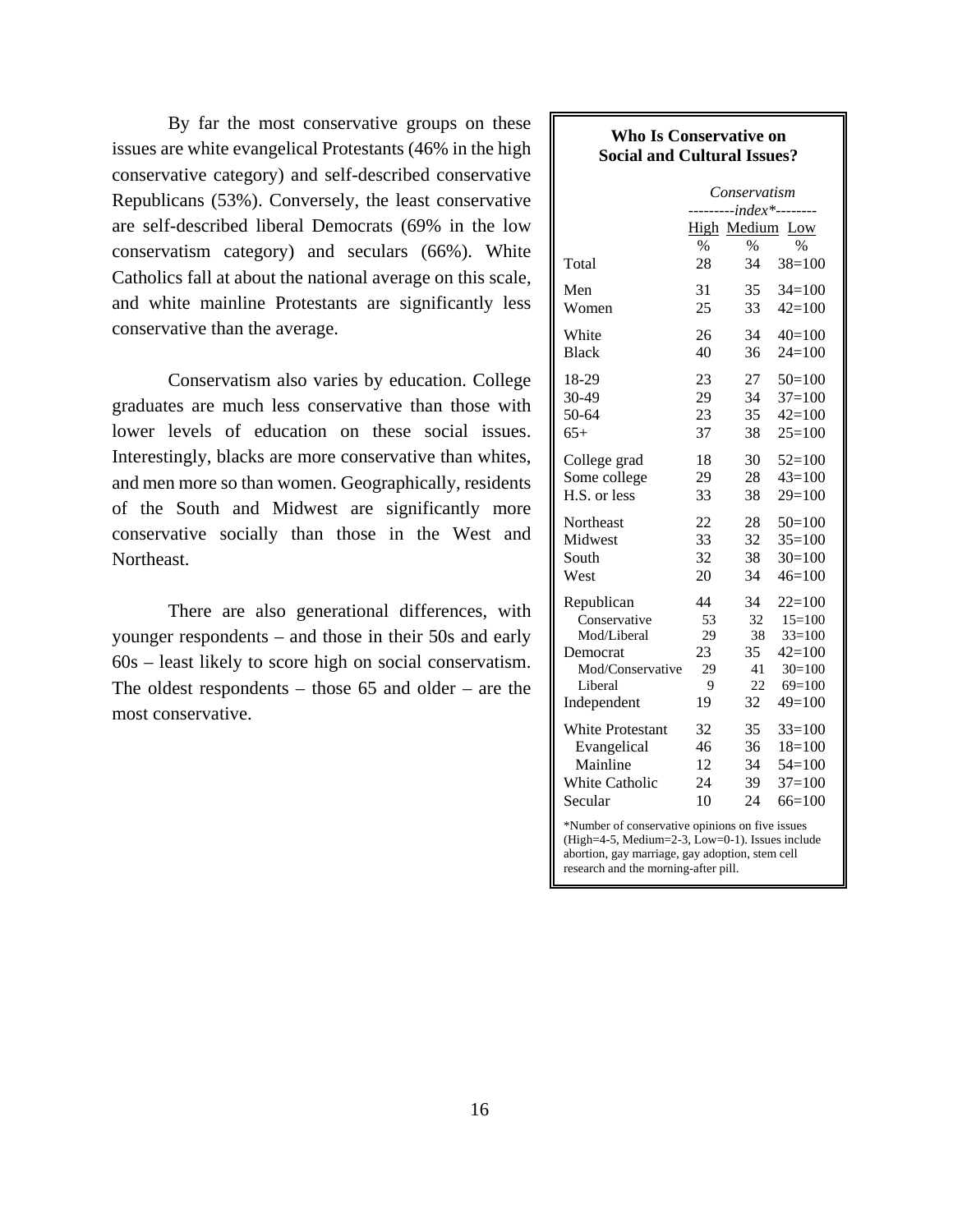# *Public Supports National Approach on Social Issues*

While no overwhelming consensus exists on the question of how best to handle social issues, more Americans believe these issues should be decided at the national level than by each state individually. Indeed, despite the strong federalist tradition in American political culture, relatively few Americans express consistent support for a state-by-state approach.

The poll asked whether each of four social issues – gay marriage, abortion, stem cells and

teaching creationism – should be decided at the national level or by each state. Only about one-in-four Americans (28%) expresses support for a state-level solution on at least three of the four issues. Nearly half (48%), by contrast, express support for a national approach on at least three of these four issues. The remainder of the public (24%) expresses mixed views on which level of government should make the decisions.

A preference for national rather than state-level solutions is seen among all major political and demographic groups in the population. Conservatives are nearly as supportive of the national approach as liberals are, and there is no significant difference between Republicans and Democrats on this matter. Support for a national approach varies only slightly across geographic regions, though it is interesting, given the long history of states-rights philosophy in the South, that slightly more Southerners than residents of the rest of the nation express consistent support for a national approach to dealing with social issues.

The same lack of major differences can be seen when it comes to religion, where pluralities of all groups express consistent support for a national approach on social issues. White evangelical Protestants (55% of whom favor a national approach) stand out for their above-average support for this option.

| <b>National vs. State Decisions</b><br>on Social Issues |          |                |            |  |
|---------------------------------------------------------|----------|----------------|------------|--|
|                                                         |          | Generally want |            |  |
|                                                         |          | policies set*  |            |  |
|                                                         | At the   | By             |            |  |
|                                                         | national | each           | Mixed      |  |
|                                                         | level    | state          | views      |  |
|                                                         | $\%$     | $\%$           | $\%$       |  |
| Total                                                   | 48       | 28             | $24=100$   |  |
| 18-29                                                   | 48       | 28             | $24 = 100$ |  |
| 30-49                                                   | 52       | 25             | $23=100$   |  |
| 50-64                                                   | 48       | 33             | $19=100$   |  |
| $65+$                                                   | 39       | 24             | $37 = 100$ |  |
| East                                                    | 45       | 32             | $23=100$   |  |
| Midwest                                                 | 48       | 27             | $25=100$   |  |
| South                                                   | 51       | 23             | $26=100$   |  |
| West                                                    | 45       | 33             | $22=100$   |  |
| Republican                                              | 49       | 27             | $24=100$   |  |
| Democrat                                                | 46       | 31             | $23=100$   |  |
| Independent                                             | 49       | 25             | $26=100$   |  |
| Conservative                                            | 50       | 26             | $24=100$   |  |
| Moderate                                                | 44       | 31             | $25=100$   |  |
| Liberal                                                 | 56       | 24             | $20=100$   |  |
| <b>Total Protestant</b>                                 | 49       | 27             | $24 = 100$ |  |
| White evangelical                                       | 55       | 25             | $20=100$   |  |
| White mainline                                          | 42       | 31             | $27 = 100$ |  |
| <b>Total Catholic</b>                                   | 43       | 31             | $26=100$   |  |
| White, non-Hisp                                         | 47       | 30             | $23=100$   |  |
| Secular                                                 | 50       | 25             | $25=100$   |  |

\* Prefer national policymaking on at least three of four issues or state policymaking on at least three of four issues. Issues include gay marriage, abortion, stem cells and teaching creationism.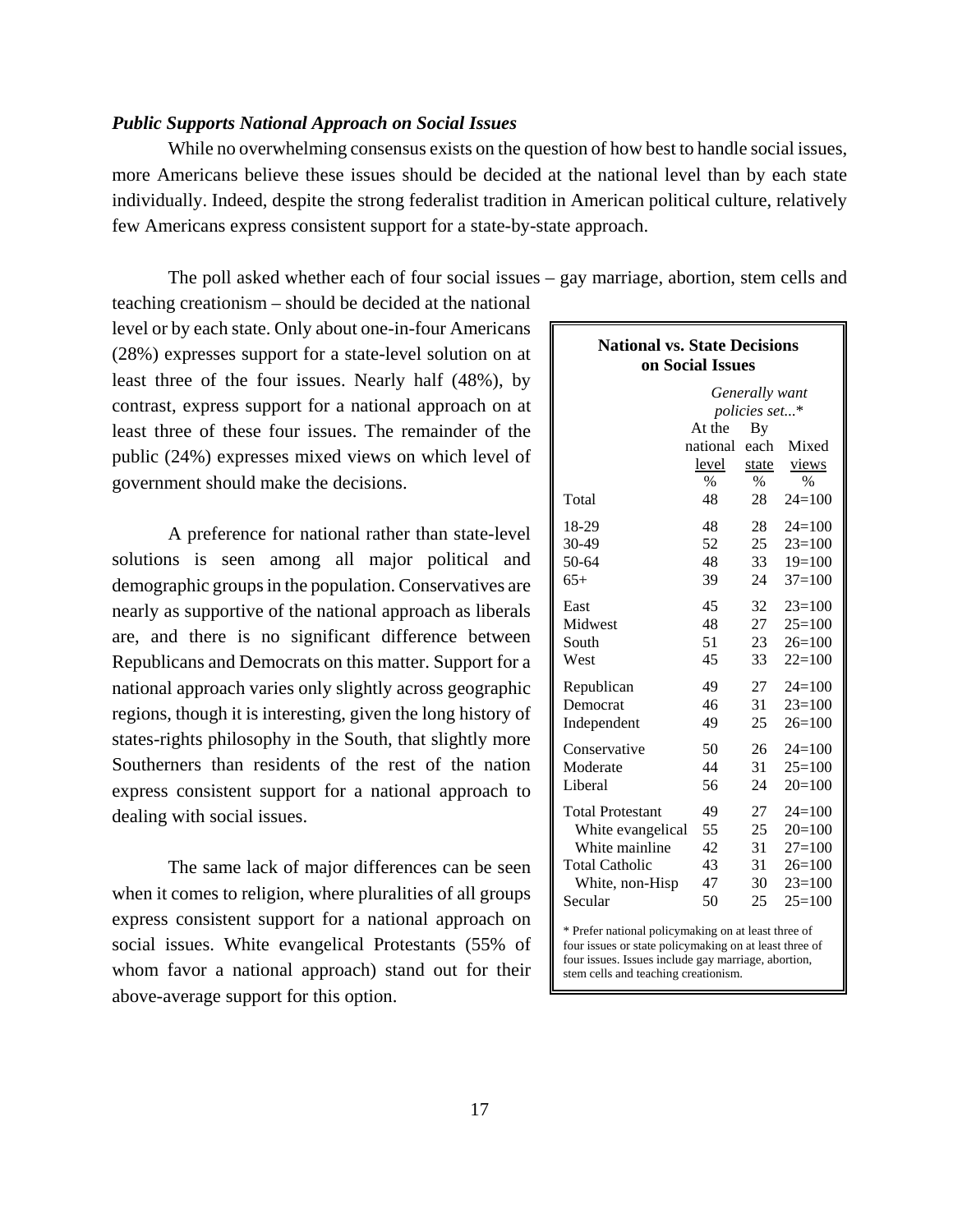Opinions on some of the specific issues are related to preferences for whether there should be a national or a state-by-state policy. Those who take a conservative stance on gay marriage are more supportive of a national approach on the issue than are those who take a liberal stand; 67% of those who strongly oppose gay marriage support a national approach to the issue, while a majority of gay

# **Federalism and Gay Marriage**

|                          | Opinion about Gay Marriage |      |                     |      |  |
|--------------------------|----------------------------|------|---------------------|------|--|
|                          | Strongly                   |      | Strongly            |      |  |
| <i>Issue should</i>      | favor                      |      | Favor Oppose oppose |      |  |
| be decided               | $\%$                       | $\%$ | $\%$                | $\%$ |  |
| At the national level    | 49                         | 39   | 46                  |      |  |
| By each state for itself | 46                         | 58   | 49                  | 28   |  |
| Don't know               | 5                          | 3    | 5                   | 5    |  |
|                          | 100                        |      | 100                 | 100  |  |
|                          |                            |      |                     |      |  |

marriage supporters (54%) favors a state-level approach.

On the other social issues (abortion, stem cell research, teaching creationism), the link between conservative issue positions and support for a national approach is weaker. But support for a national approach is related to intensity of opinion and familiarity with the issues. On abortion, for instance, a majority (59%) of those who do not wonder whether their own position on abortion is right favor a national approach to abortion, compared with less than half (47%) among those who have doubts about their own opinion on abortion. And among those who say there is no room for

compromise when it comes to abortion, more than two-thirds (68%) favor a national approach, compared with only 50% of those who see a need to find a middle ground on this issue.

Similarly, those who are the most familiar with the stem cell debate are most supportive of a national approach on the issue. Three-quarters (74%) of those who have heard a lot about stemcell research express support for a national approach, compared with 54% of those who have heard nothing at all on the issue.

There is no consistent pattern in responses to indicate that people are thinking about political strategy when they respond to the question of which level of government should deal with these issues. Those who live in areas where their values are widely shared by others are no more likely to favor a state-by-state approach than are those

| <b>Intensity of Opinion, Familiarity</b><br>and Federalism           |          |                        |                    |  |  |
|----------------------------------------------------------------------|----------|------------------------|--------------------|--|--|
| <b>Abortion</b> issue<br>should be decided                           |          |                        |                    |  |  |
|                                                                      | At the   | By                     |                    |  |  |
|                                                                      | national | each                   |                    |  |  |
| Wonder whether own                                                   | level    | state                  | DK                 |  |  |
| abortion opinion is right?                                           | $\%$     | $\%$                   | $\frac{0}{0}$      |  |  |
| Yes                                                                  | 47       | 48                     | $5=100$            |  |  |
| No                                                                   | 59       | 35                     | $6=100$            |  |  |
| On abortion<br>Country needs middle ground<br>No room for compromise | 50<br>68 | 46<br>27               | $4=100$<br>$5=100$ |  |  |
|                                                                      |          | <b>Stem cell issue</b> |                    |  |  |
|                                                                      |          |                        | should be decided  |  |  |
|                                                                      | At the   | By                     |                    |  |  |
|                                                                      | national | each                   |                    |  |  |
| How much have you heard                                              | level    | state                  | DK                 |  |  |
| about stem cell debate?                                              | $\%$     | $\%$                   | $\frac{0}{0}$      |  |  |
| A lot                                                                | 74       | 24                     | $2=100$            |  |  |
| A little                                                             | 69       | 26                     | $5=100$            |  |  |
| Nothing at all                                                       | 54       | 36                     | $10=100$           |  |  |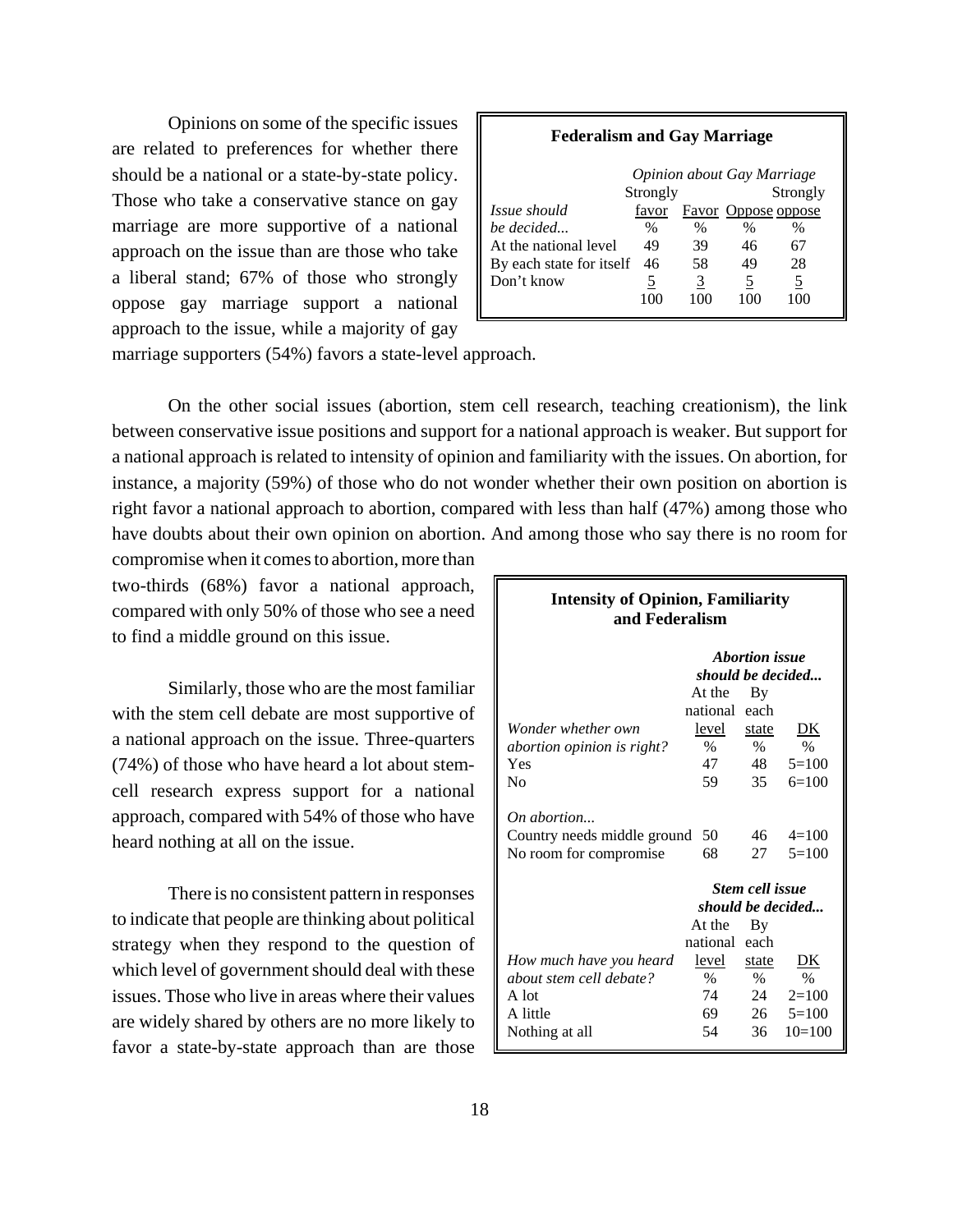whose values are not widely shared by their neighbors. For example, in Republican-leaning states, where residents could expect state-level social policies to reflect more conservative values, those who take conservative positions on a given issue are not consistently more likely than those who take a liberal view to favor a state-by-state approach. That is, the prospect of having the state adopt policies consistent with one's own views does not necessarily lead to a preference for a state-level decision on the issue.

Similarly, people who take conservative positions on a particular issue but who live in a predominantly Democratic state are no more likely to favor a national approach to the issue – suggesting that the prospect of having the state adopt a policy at odds with one's views does not necessarily lead to a preference for a national decision on the issue.

The same absence of a consistent pattern is true for those who take liberal positions on the issues, regardless of whether they live in predominantly Republican or Democratic states.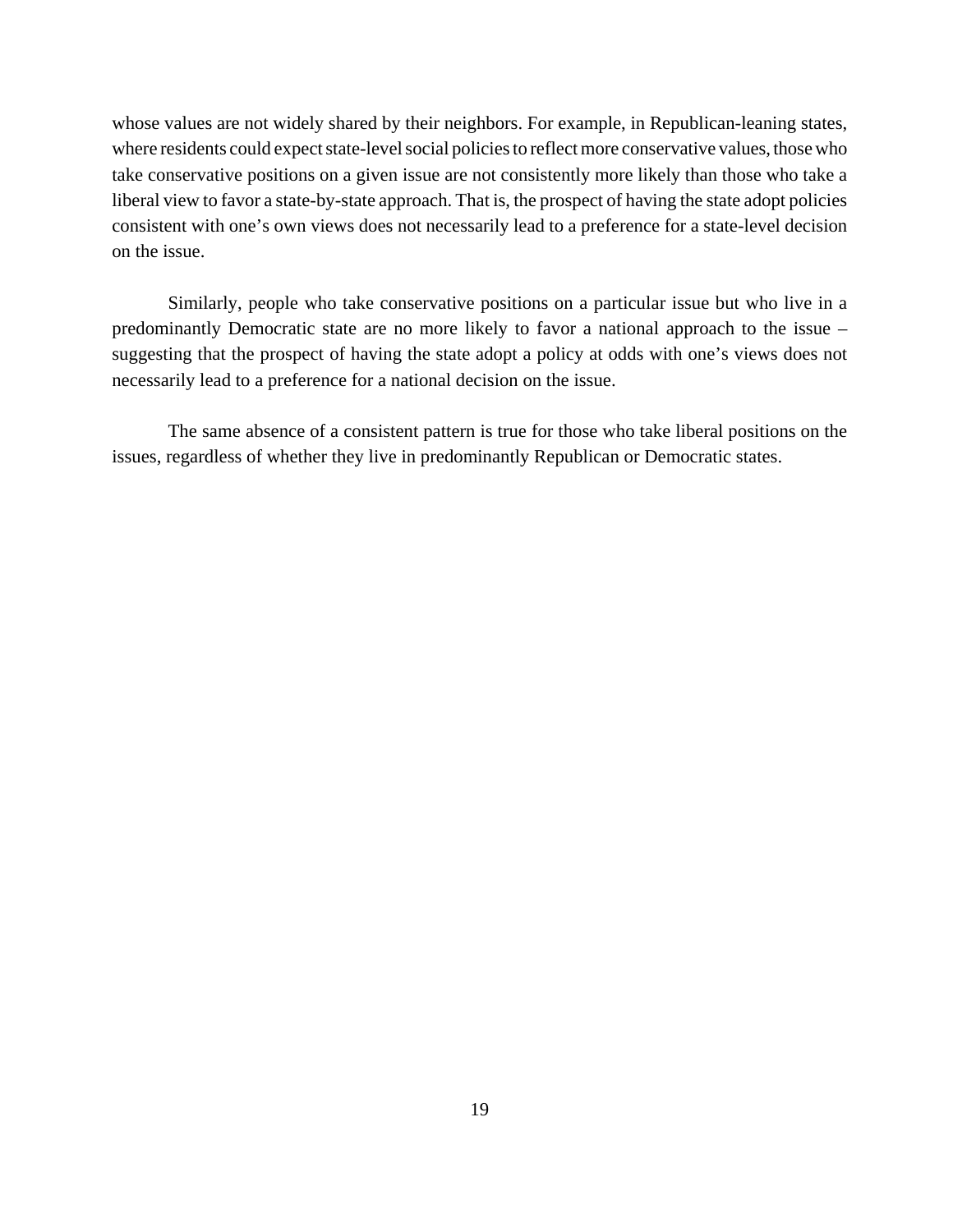### **ABOUT THE SURVEY**

Results for this survey are based on telephone interviews conducted under the direction of Schulman, Ronca, & Bucuvalas, Inc. among a nationwide sample of 2,003 adults, 18 years of age or older, from July 6-19, 2006. For results based on the total sample, one can say with 95% confidence that the error attributable to sampling is plus or minus 2.5 percentage points. For results based on Form 1 ( $N=996$ ) or Form 2 ( $N=1,007$ ) only, the error attributable to sampling is plus or minus 3.5 percentage points.

In addition to sampling error, one should bear in mind that question wording and practical difficulties in conducting surveys can introduce error or bias into the findings of opinion polls.

### **ABOUT THE PROJECTS**

This report is a joint effort of the Pew Forum on Religion & Public Life and the Pew Research Center for the People & the Press. Both organizations are sponsored by the Pew Charitable Trusts and are projects of the Pew Research Center, a nonpartisan "fact tank" that provides information on the issues, attitudes and trends shaping America and the world.

**The Pew Forum on Religion & Public Life** provides opinion leaders with timely, impartial information on issues at the intersection of religion and public affairs. It also serves as a neutral venue for discussion of these important issues. As an independent, non-partisan and non-advocacy organization, the Forum does not take positions on policy debates. Based in Washington, D.C., the Forum is directed by Luis Lugo.

**The Pew Research Center for the People & the Press** is an independent opinion research group that studies attitudes toward the press, politics and public policy issues. The Center's purpose is to serve as a forum for ideas on the media and public policy through public opinion research. In this role it serves as an important information resource for political leaders, journalists, scholars, and public interest organizations. All of the Center's current survey results are made available free of charge.

This report is a collaborative product based on the input and analysis of the following individuals:

#### **Pew Research Center for the People & the Press**

Andrew Kohut, Director Richard Morin, Senior Editor Scott Keeter, Director of Survey Research Carroll Doherty and Michael Dimock, Associate Directors Carolyn Funk and Richard Wike, Senior Project Directors Nilanthi Samaranayake, Survey and Data Manager Peyton Craighill, Courtney Kennedy, April Rapp and Juliana Horowitz, Research Associates Rob Suls, Research Analyst

#### **Pew Forum on Religion & Public Life**

Luis Lugo, Director Sandra Stencel, Deputy Director John Green, Senior Fellow in Religion and American Politics Gregory Smith, Research Associate Allison Pond, Research Assistant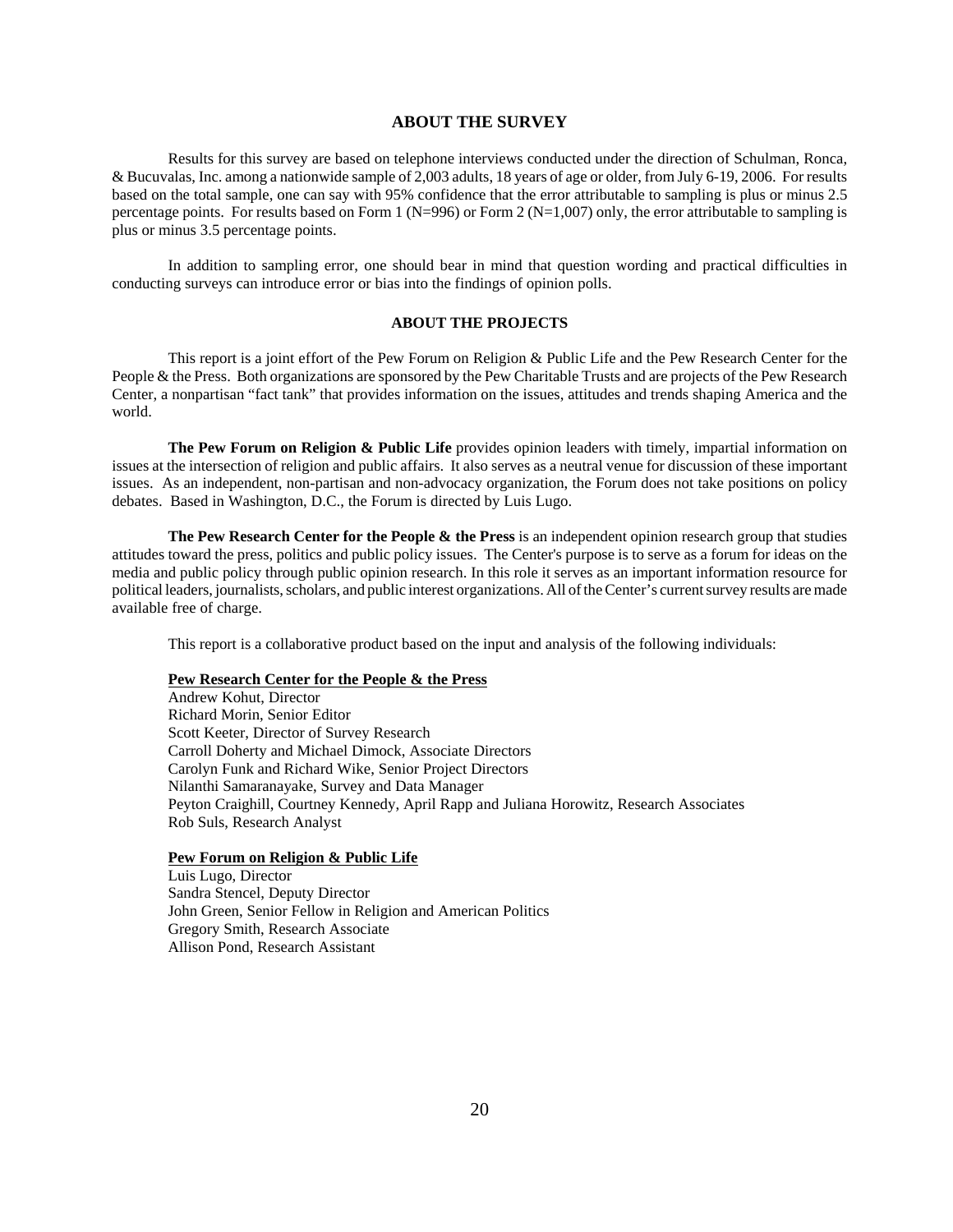## **PEW RESEARCH CENTER FOR THE PEOPLE & THE PRESS AND PEW FORUM ON RELIGION & PUBLIC LIFE JULY 2006 RELIGION AND PUBLIC LIFE SURVEY FINAL TOPLINE July 6-19, 2006 N=2,003**

### **QUESTIONS 1,2 & PORTIONS OF QUESTION 7 PREVIOUSLY RELEASED QUESTIONS 3 THROUGH 6 AND PORTIONS OF QUESTION 7 HELD FOR FUTURE RELEASE**

On a different subject…

Q.8 Do you strongly favor, favor, oppose, or strongly oppose allowing gays and lesbians to marry legally?

|                      |     | ------ FAVOR ------ |                    |                 | <b>OPPOSE-</b><br>$- - - - -$ |               |            |
|----------------------|-----|---------------------|--------------------|-----------------|-------------------------------|---------------|------------|
|                      |     | Strongly            |                    | <i>Strongly</i> |                               |               | Don't      |
|                      | Net |                     | <b>Favor Favor</b> |                 | Net <i>Oppose</i>             | <i>Oppose</i> | know       |
| July, 2006           | 35  | 12                  | 23                 | 56              | 31                            | 25            | $9=100$    |
| June, 2006           | 33  | 13                  | 20                 | 55              | 32                            | 23            | $12=100$   |
| March, 2006          | 39  | 10                  | 29                 | 51              | 28                            | 23            | $10=100$   |
| July, 2005           | 36  | 13                  | 23                 | 53              | 31                            | 22            | $11 = 100$ |
| December, 2004       | 32  | 14                  | 18                 | 61              | 38                            | 23            | $7 = 100$  |
| August, 2004         | 29  | 8                   | 21                 | 60              | 35                            | 25            | $11 = 100$ |
| July, 2004           | 32  | 10                  | 22                 | 56              | 33                            | 23            | $12 = 100$ |
| Mid-March, 2004      | 32  | 10                  | 22                 | 59              | 35                            | 24            | $9=100$    |
| Early February, 2004 | 30  | 9                   | 21                 | 63              | 42                            | 21            | $7=100$    |
| November, 2003       | 30  | 10                  | 20                 | 62              | 41                            | 21            | $8=100$    |
| October, 2003        | 31  | 9                   | 21                 | 58              | 33                            | 25            | $12=100$   |
| Mid-July, 2003       | 38  | 10                  | 28                 | 53              | 30                            | 23            | $9=100$    |
| March, 2001          | 35  | 8                   | 27                 | 57              | 34                            | 23            | $8=100$    |
| June, 1996           | 27  | 6                   | 21                 | 65              | 41                            | 24            | $8=100$    |
|                      |     |                     |                    |                 |                               |               |            |

Q.9 Do you strongly favor, favor, oppose, or strongly oppose allowing gay and lesbian couples to enter into legal agreements with each other that would give them many of the same rights as married couples?

|                |                           |      |      |      | Mid-           |      |
|----------------|---------------------------|------|------|------|----------------|------|
|                |                           | July | Aug  |      | July March Oct |      |
|                |                           | 2005 | 2004 | 2004 | 2004           | 2003 |
| 19             | Strongly favor            | 22   | 15   | 18   | 16             | 14   |
| 35             | Favor                     | 31   | 33   | 31   | 33             | 31   |
| 18             | Oppose                    | 16   | 21   | 18   | 18             | 20   |
| 24             | Strongly oppose           | 24   | 24   | 25   | 26             | 27   |
| $\overline{4}$ | Don't know/Refused (VOL.) |      |      | 8    |                | 8    |
| 100            |                           | 100  | 100  | 100  | 100            | 100  |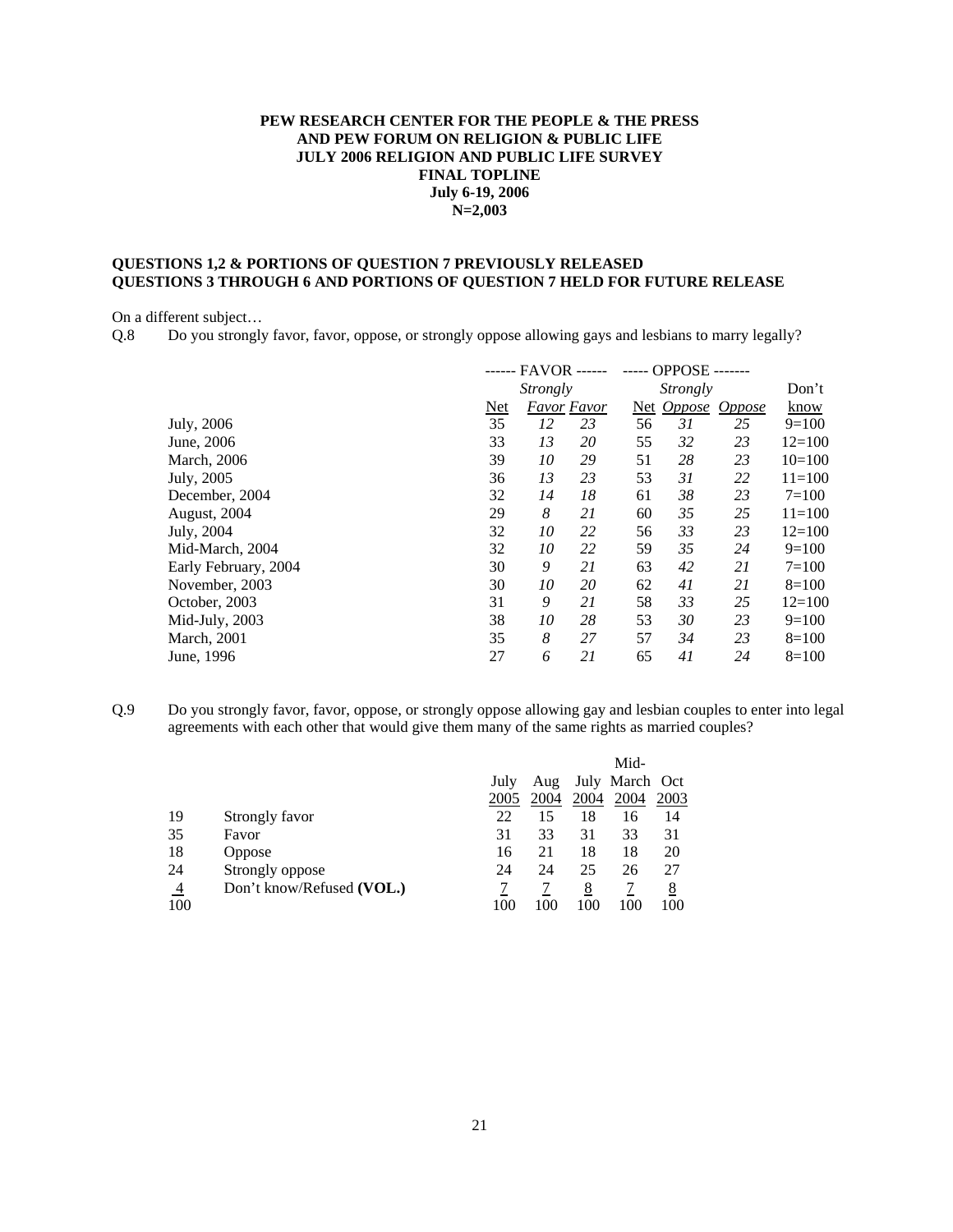### **IF OPPOSE GAY MARRIAGE (Q.8=3,4), ASK:**

Q.10 There has been a proposal to change the U.S. Constitution to ban gay marriage. Do you think amending the Constitution to ban gay marriage is a good idea, or a bad idea? Mid-

|                                          |      |      |      |      | M <sub>1</sub> d- |
|------------------------------------------|------|------|------|------|-------------------|
|                                          | June | July | Aug  | July | March             |
|                                          | 2006 | 2005 | 2004 | 2004 | 2004              |
| Favor                                    | 33   | 36   | 29   | 32   | 32                |
| <b>Oppose</b>                            | 55   | 53   | 60   | 56   | 59                |
| Good idea / Pro-Constitutional amendment | 33   | 29   | 35   | 31   | 36                |
| Bad idea / Anti-Constitutional amendment | 19   | 22   | 22   | 22   | 21                |
| Don't know/Refused (VOL.)                | 3    | 2    | 3    |      |                   |
| Don't know/Refused (VOL.)                | 12   | 11   | 11   | 12   | 9                 |
|                                          | 100  | 100  | 100  | 100  | 100               |
|                                          |      |      |      |      |                   |

#### **IF SUPPORT GAY MARRIAGE (1,2 IN Q.8), ASK [N=653]:**

Q.11 Which of these statements comes closer to your view… **[INSERT; ROTATE]**.

| 41  | Supporters of gay marriage should not push too hard to make it legal right away,                                                                   |
|-----|----------------------------------------------------------------------------------------------------------------------------------------------------|
|     | because doing so could create bad feelings against homosexuals                                                                                     |
|     | OR                                                                                                                                                 |
| 51  | Supporters of gay marriage should push hard to make it legal as soon as possible.<br>despite the risk of creating bad feelings against homosexuals |
| 8   | Don't know/refused (VOL.)                                                                                                                          |
| 100 |                                                                                                                                                    |

### **ASK FORM 1 ONLY [N=996]:**

Q.12F1 And do you strongly favor, favor, oppose, or strongly oppose allowing gays and lesbians to adopt children?

|                 | $---$ FAVOR $---$ |          |       | $---$ OPPOSE $---$ |               |               |         |  |
|-----------------|-------------------|----------|-------|--------------------|---------------|---------------|---------|--|
|                 |                   | Strongly |       |                    | Strongly      |               |         |  |
|                 | Net               | Favor    | Favor | <b>Net</b>         | <i>Oppose</i> | <i>Oppose</i> | know    |  |
| July, 2006      | 42                |          | 31    | 52                 | 28            | 24            | $6=100$ |  |
| March, 2006     | 46                | 14       | 32    | 48                 | 26            | 22            | $6=100$ |  |
| September, 1999 | 38                | 10       | 28    | 57                 | 30            | 27            | $5=100$ |  |

Q.13F1 In your opinion, do you think that homosexuality is…

|     |                                                     | Oct  | L.A. Times  |
|-----|-----------------------------------------------------|------|-------------|
|     |                                                     | 2003 | Dec $19851$ |
| 36  | Something that people are born with, Or             | 30   | 20          |
|     | Is it something that develops because               |      |             |
| 13  | of the way people are brought up, Or                | 14   | 22          |
| 38  | Is it just the way that some people prefer to live? | 42   | 42          |
| 13  | Don't know/Refused (VOL.)                           | 14   | <u> 16</u>  |
| 100 |                                                     | 100  | 100         |

<sup>&</sup>lt;sup>1</sup> In December 1985 the Los Angeles Times question was worded: "In your opinion, what causes homosexuality? Is it..."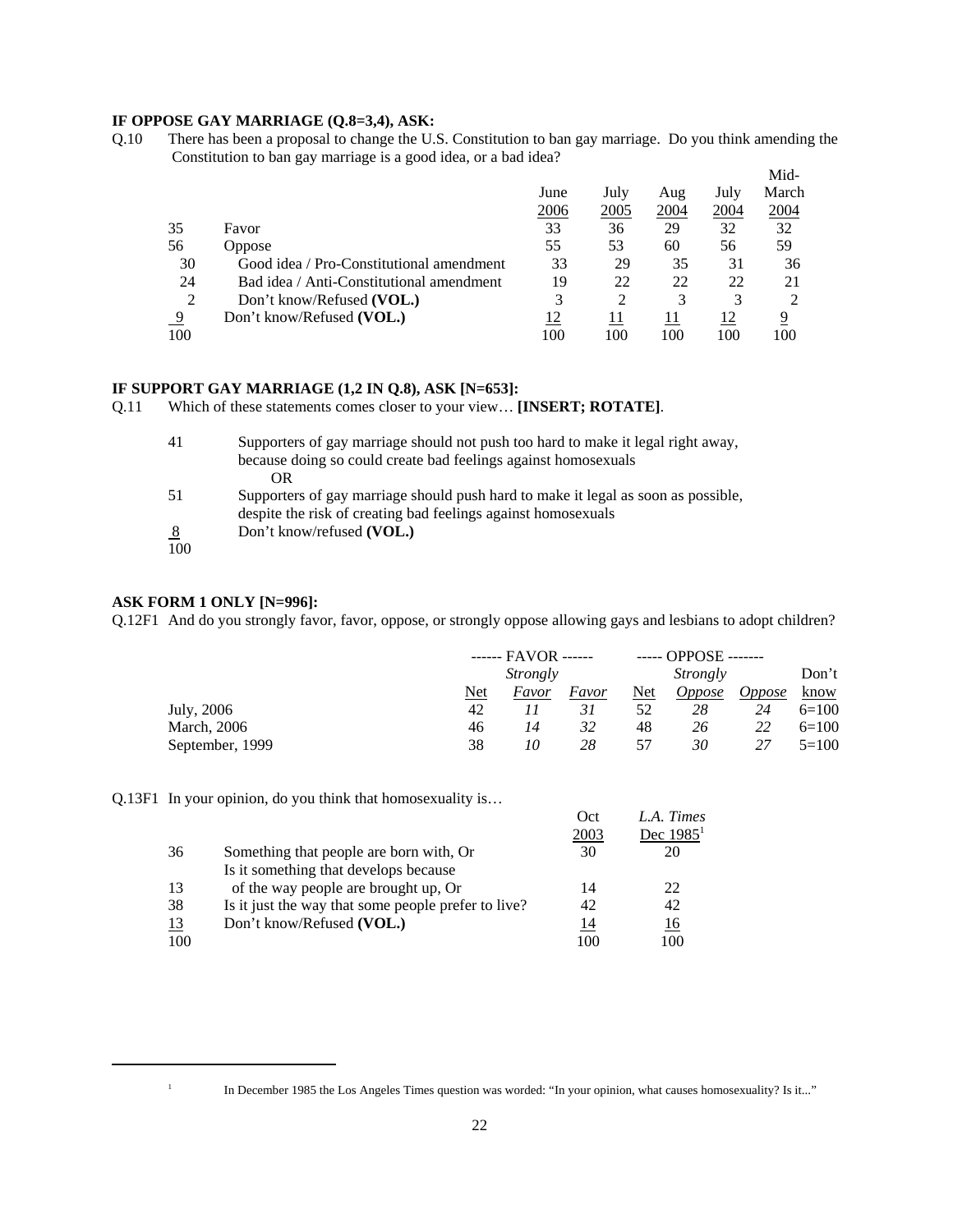Q.14F1 Do you think a gay or lesbian person's sexual orientation can be changed or cannot be changed?

|           |                           | Oct  |
|-----------|---------------------------|------|
|           |                           | 2003 |
| 39        | Can be changed            |      |
| 49        | Cannot be changed         | 42   |
| <u>12</u> | Don't know/Refused (VOL.) | 16   |
| 100       |                           | 10C  |

- Q.15F1 Do you think the question of whether gay marriage should be legal is something that should be decided at the national level, or is it something that each state should decide for itself?
	- 48 Should be decided at the national level
	- 46 Each state should decide for itself
	- 6 Don't know/refused **(VOL.)**
	- 100

### **ASK ALL:**

On another subject,

- Q.16 There has recently been debate over whether or not women should be allowed to get the so-called "morning after pill" without a doctor's prescription…how much have you heard about this? **[READ, IN ORDER]**
	- 25 A lot<br>51 A littl
	- 51 A little **[OR]**
	- 24 Nothing at all
	- \* Don't know/refused **(VOL.)**
	- 100
- Q.17 All in all, do you strongly favor, favor, oppose, or strongly oppose allowing women to get the morning-after pill without a doctor's prescription?
	- 17 Strongly favor
	- 31 Favor
	- 25 Oppose
	- 16 Strongly oppose
	- 11 Don't know/refused **(VOL.)**
	- 100

### **QUESTIONS 18, 26 & 27 PREVIOUSLY RELEASED NO QUESTIONS 28-33 QUESTIONS 19 THROUGH 25 AND 34 THROUGH 42 HELD FOR FUTURE RELEASE**

- Q.43 There has recently been debate over laws in some states that allow pharmacists to refuse to provide contraceptives if they are opposed to them because of their religious beliefs…how much have you heard about this? **[READ, IN ORDER]** 
	- 18 A lot
	- 35 A little **[OR]**
	- 47 Nothing at all
	- \* Don't know/refused **(VOL. DO NOT READ)**
	- $\overline{100}$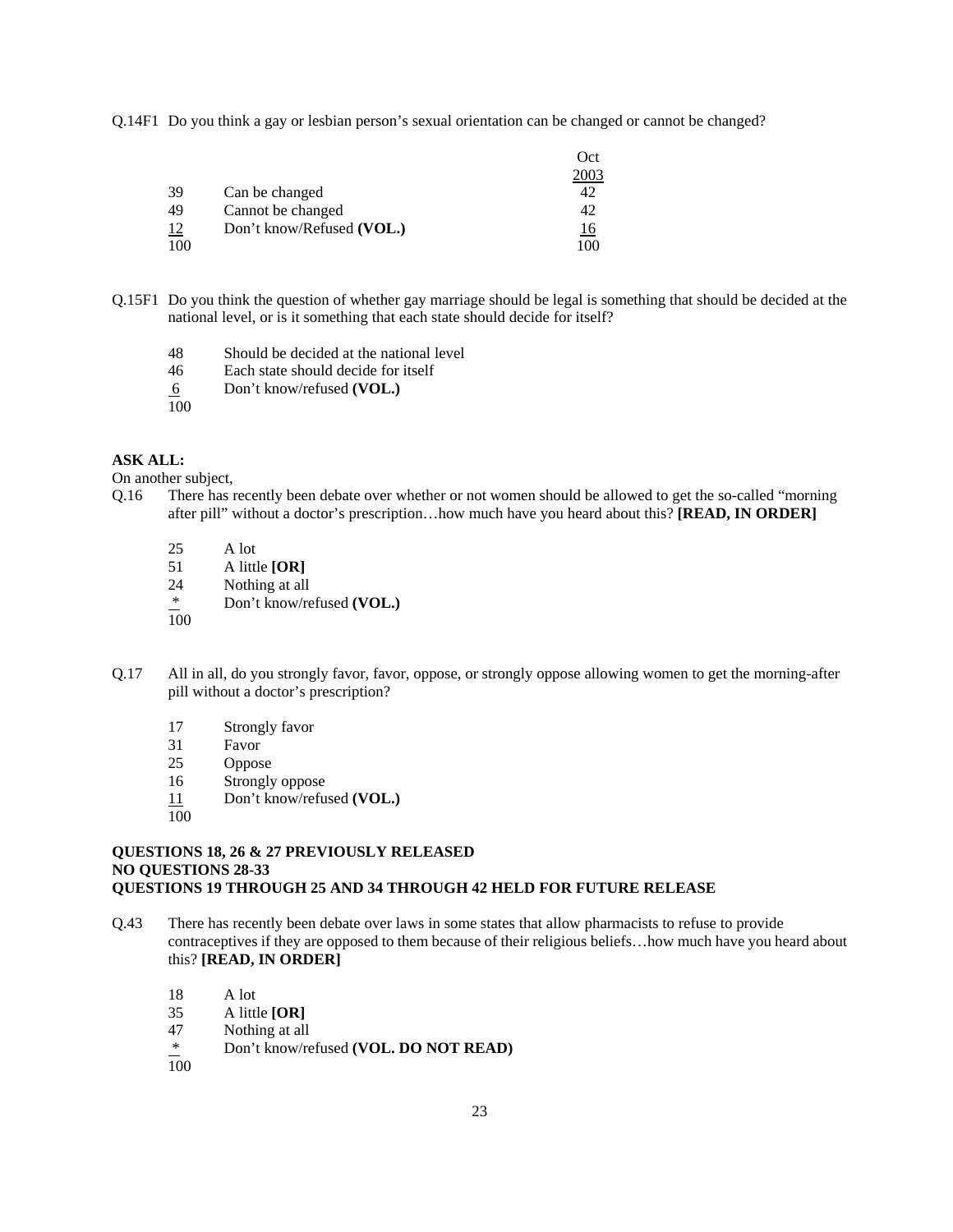## **NO QUESTION 44**

Q.45 Should pharmacists who personally oppose birth control for religious reasons be able to refuse to sell birth control pills to women who have a prescription for them, or shouldn't pharmacists be able to refuse to sell birth control pills?

|                | common binner.                                           |                |
|----------------|----------------------------------------------------------|----------------|
|                |                                                          | <i>CBS/NYT</i> |
|                |                                                          | <b>Nov</b>     |
|                |                                                          | 2004           |
| 17             | Should be able to refuse to sell birth control pills     | 16             |
| 80             | Should NOT be able to refuse to sell birth control pills | 78             |
| $\overline{3}$ | Don't know/refused (VOL.)                                | 6              |
| 100            |                                                          | 100            |

### **QUESTIONS 46 THROUGH 48 HELD FOR FUTURE RELEASE**

#### **ASK FORM 1 ONLY [N=996]:**

Q.49F1 Which comes closer to your view? Abortion should be generally available to those who want it; Abortion should be available but under stricter limits than it is now; Abortion should be against the law except in cases of rape, incest and to save the woman's life; Abortion should not be permitted at all.

|     |                                          |      | Late |      |      |      | <i>CBS/NYT</i> |
|-----|------------------------------------------|------|------|------|------|------|----------------|
|     |                                          | Dec  | Nov  | July | June | June | Feb            |
|     |                                          | 2005 | 2005 | 2005 | 1997 | 1996 | 1996           |
| 31  | Generally available                      | 35   | 30   | 35   | 30   | 32   | 36             |
| 20  | Available, but under stricter limits     | 20   | 19   | 23   | 21   | 24   | 22             |
| 35  | Against law except rape/incest/save life | 31   | 31   | 31   | 36   | 33   | 34             |
| 11  | Abortion should not be permitted at all  |      | 16   | 9    | 12   | 9    |                |
|     | Don't know/Refused (VOL.)                |      | 4    |      |      |      |                |
| 100 |                                          | 100  | 100  | 100  | 100  | 100  | 100            |

Q.50F1 Do you ever wonder whether your own position on abortion is the right one or not?

|                |                           | Gallup |
|----------------|---------------------------|--------|
|                |                           | Dec    |
|                |                           | 1988   |
| 30             | Yes                       | 33     |
| 66             | No                        | 60     |
| $\overline{4}$ | Don't know/refused (VOL.) |        |
| 100            |                           | 100    |

### **NO QUESTION 51**

Q.52F1 Regardless of whether or not you think abortion should be legal, do you personally believe that having an abortion is morally wrong in nearly all circumstances, morally wrong in some circumstances, or is it not a moral issue?

|                |                                           | July |
|----------------|-------------------------------------------|------|
|                |                                           | 2005 |
| 24             | Morally wrong in nearly all circumstances | 29   |
| 49             | Morally wrong in some circumstances       | 41   |
| 24             | Not a moral issue                         | 26   |
| $\overline{3}$ | Don't Know/Refused (VOL.)                 | 4    |
| 100            |                                           |      |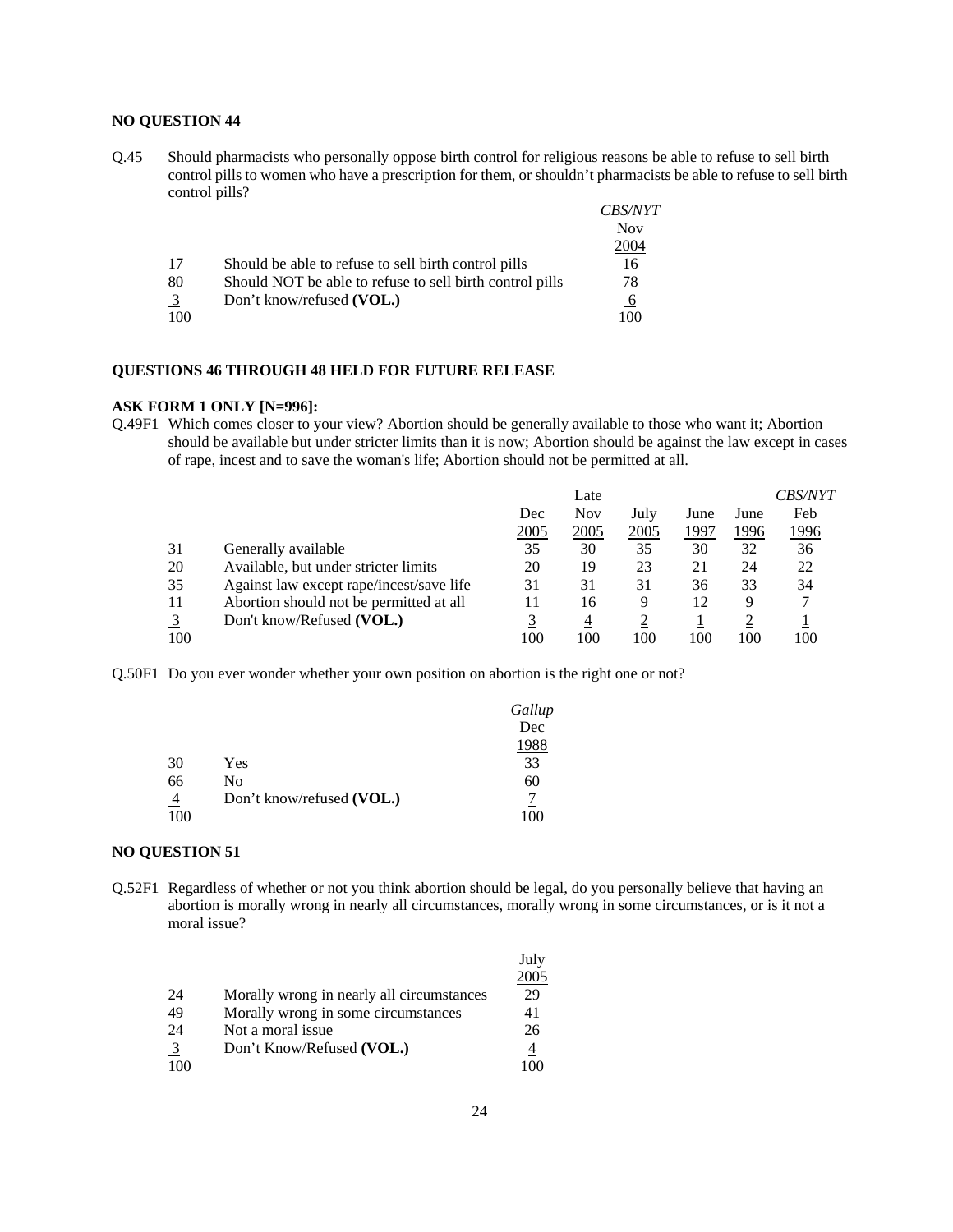### **ROTATE Q.53F1 AND Q.54F1**

Q.53F1 Which comes closer to your view about the abortion issue **[READ AND ROTATE]** 

- 66 The country needs to find a middle ground on abortion laws, **[OR]**
- 29 There's no room for compromise when it comes to abortion laws
- 5 Don't know/refused **(VOL.)**
- 100
- Q.54F1 Do you think the question of whether abortion should be legally permitted is something that should be decided at the national level, or is it something that each state should decide for itself?
	- 55 Should be decided at the national level<br>39 Each state should decide for itself
	- Each state should decide for itself
	- 6 Don't know/refused **(VOL.)**
	- 100
- Q.55F1 As you may know, the federal government has debated whether to fund certain kinds of medical research known as 'stem cell research' … How much have you heard about this? **[READ, IN ORDER]**

|                                    |                           | July | Dec  | Aug  | March |
|------------------------------------|---------------------------|------|------|------|-------|
|                                    |                           | 2005 | 2004 | 2004 | 2002  |
| 43                                 | A lot-                    | 48   | 47   | 42   | 27    |
| 42                                 | A little $[OR]$           | 42   | 41   | 43   | 52    |
| 15                                 | Nothing at all            | 10   |      | 15   | 20    |
| $\ast$<br>$\overline{\phantom{a}}$ | Don't know/Refused (VOL.) | *    |      | ∗    |       |
| 100                                |                           | 100  | 100  | 100  | 100   |

Q.56F1 All in all, which is more important… **[READ, IN ORDER]** 

|     |                                                    | July<br>2005 | Dec<br>2004 | Aug<br>2004 | March<br>2002 |
|-----|----------------------------------------------------|--------------|-------------|-------------|---------------|
|     | Conducting stem cell research that might result    |              |             |             |               |
| 56  | in new medical cures                               | 57           | 56          | 52          | 43            |
|     | <b>[OR]</b>                                        |              |             |             |               |
|     | Not destroying the potential life of human embryos |              |             |             |               |
| 32  | involved in this research                          | 30           | 32          | 34          | 38            |
| 12  | Don't know/Refused [VOL, DO NOT READ]              | 13           | 12          | 14          | <u> 19</u>    |
| 100 |                                                    | 100          | 100         | 100         | 100           |

Q.57F1 Do you think the question of whether stem-cell research should be legally permitted is something that should be decided at the national level, or is it something that each state should decide for itself?

- 69 Should be decided at the national level
- 26 Each state should decide for itself
- 5 Don't know/refused **(VOL.)**  $rac{5}{100}$
-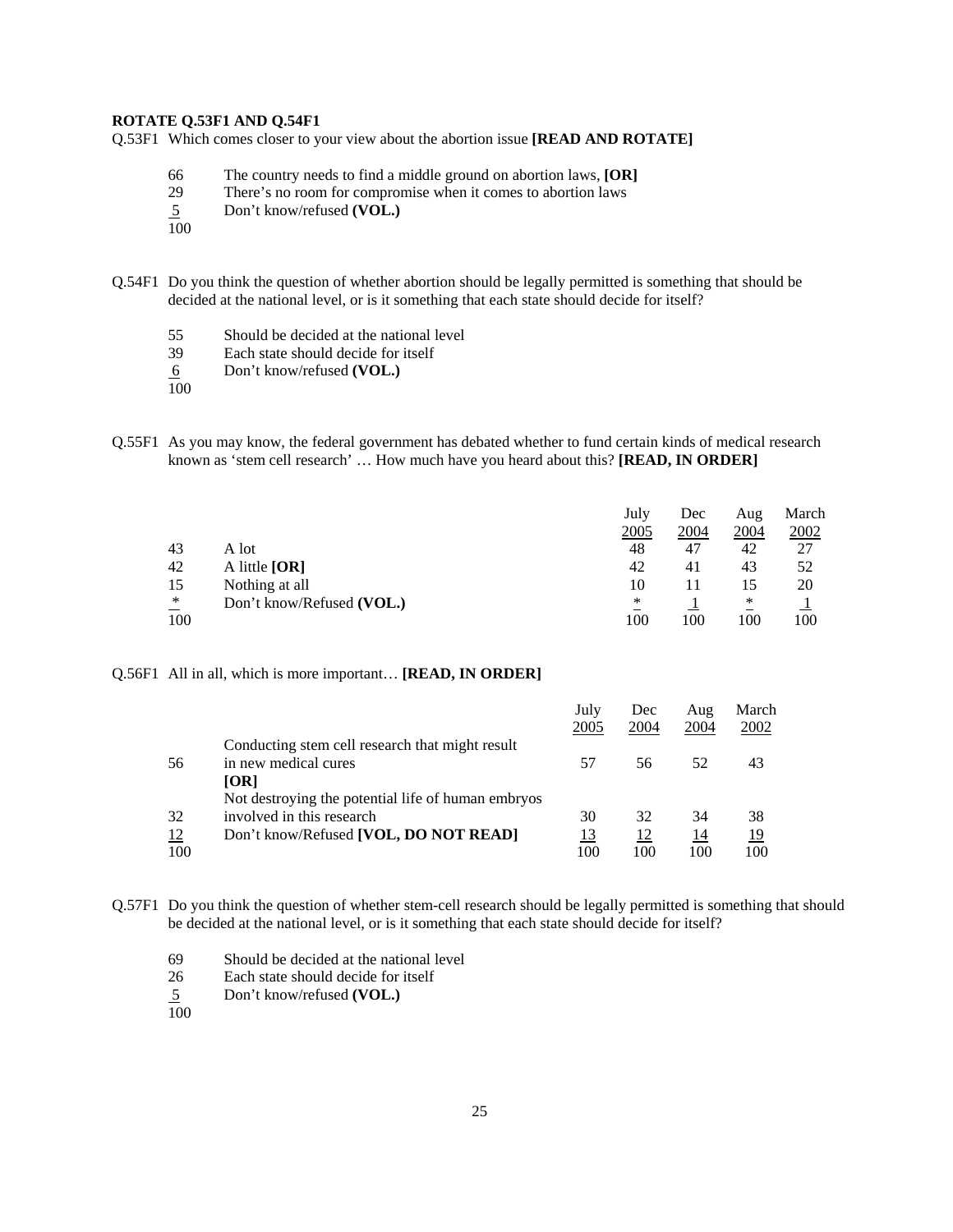### **QUESTIONS 58 THROUGH 66 HELD FOR FUTURE RELEASE**

### **ASK FORM 1 ONLY [N=996]:**

Q.67F1 Would you generally favor or oppose teaching creationism ALONG WITH evolution in public schools?

|     |                    |      |       | <b>CBS/NYT</b> |
|-----|--------------------|------|-------|----------------|
|     |                    | July | March | <b>Nov</b>     |
|     |                    | 2005 | 2005  | $2004^2$       |
|     | 58 Favor           | 64   | 57    | 65             |
|     | 35 Oppose          | 26   | 33    | 29             |
| - 7 | Don't know/Refused | 10   | 10    | 6              |
| 100 |                    | 100  | 100   | 100            |

- Q.68F1 Do you think the question of whether creationism should be taught along with evolution in public schools is something that should be decided at the national level, or is it something that each state should decide for itself?
	- 51 Should be decided at the national level
	- 44 Each state should decide for itself
	- 5 Don't know/refused **(VOL.)**

100

### **ASK ALL:**

- RELIG What is your religious preference Protestant, Roman Catholic, Jewish, Muslim, Mormon, or an orthodox church such as the Greek or Russian Orthodox Church? **[INTERVIEWER: IF 'OTHER RELIGION' GIVEN, FOLLOW-UP WITH** "And is that a Christian religion, or not?" **IF YES, CODE AS 7; IF NOT, CODE AS 8]**
	- 56 Protestant
	- 23 Roman Catholic
	- 2 Jewish
	- 1 Mormon
	- 1 Orthodox Church (Greek or Russian)
	- 1 Islam/Muslim
	- 1 Other religion Christian **(SPECIFY)**<br>2 Other religion non-Christian **(SPECI**)
	- 2 Other religion non-Christian **(SPECIFY)**<br>11 No religion, not a believer, atheist, agnostic
	- No religion, not a believer, atheist, agnostic
	- 2 Don't know/Refused **(VOL.)**  $\frac{2}{100}$
	-

<sup>&</sup>lt;sup>2</sup> CBS/New York Times question asked about 'creation' instead of "creationism" in Q.67F1 only.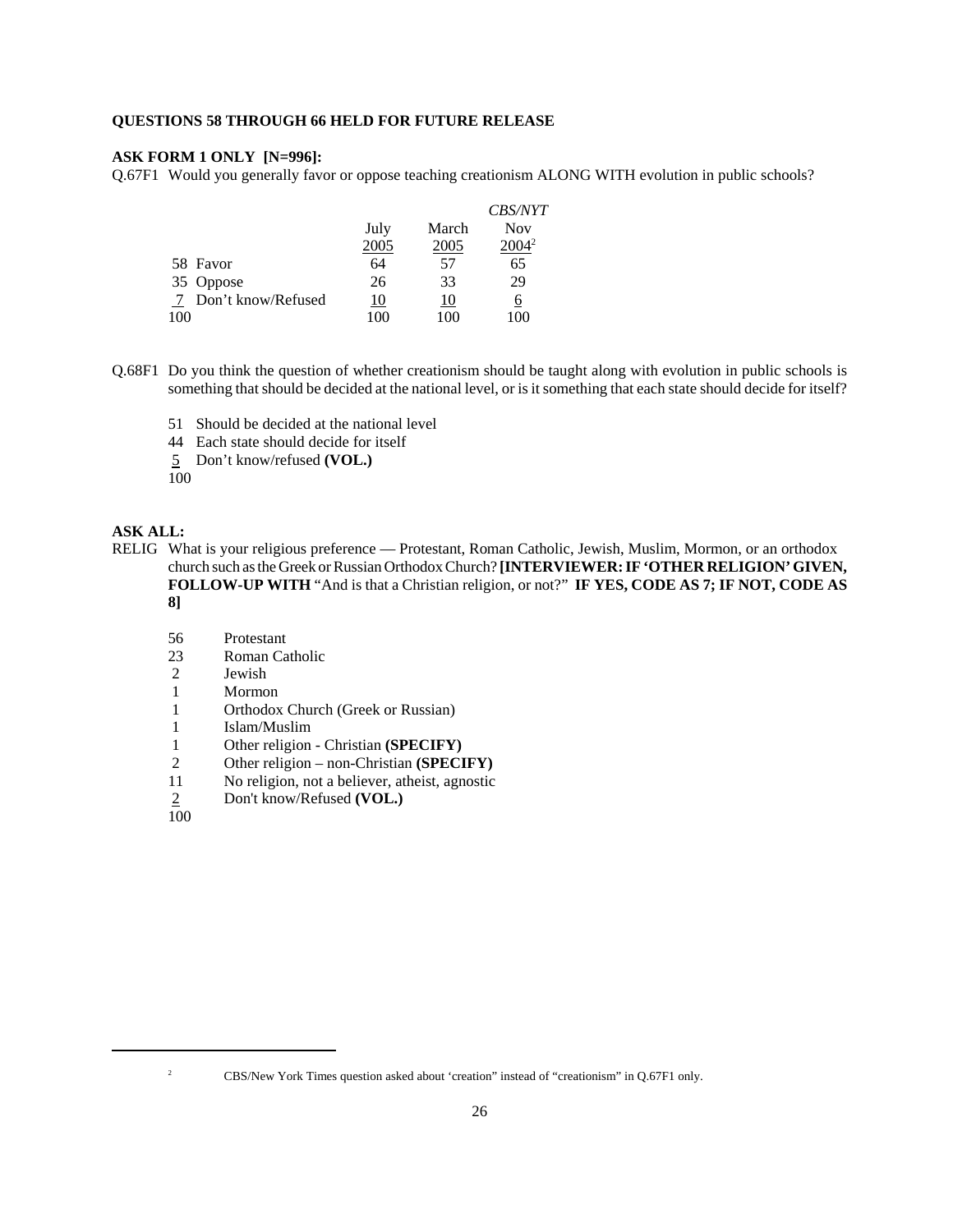# **IF PROTESTANT OR OTHER RELIGION - CHRISTIAN (RELIG=1,7), ASK [N=1,181]:**

Q.69 As I read a list, tell me which if any of these denominations you are affiliated with. **(READ LIST)**

- 19 Baptist
- 7 Methodist
- 5 Lutheran
- 3 Presbyterian<br>2 Congregation
- 2 Congregational or United Church of Christ
- 7 Nondenominational or Independent Church
- 4 Pentecostal<br>1 Episcopalian
- **Episcopalian**
- 
- 1 Reformed, or<br>4 Something els 4 Something else **(SPECIFY)**<br>4 Nothing in particular **(DO N**)
- 4 Nothing in particular **(DO NOT READ)**<br>
\* Don't *Know* Patriced **(DO NOT BEAD)**
- <sup>\*</sup> Don't Know/Refused **(DO NOT READ)**<br>57% Protestant/Something else
- Protestant/Something else

## **IF CHRISTIAN (RELIG=1,2,4,5,7), ASK [N=1670]:**

BORN Would you describe yourself as a "born-again" or evangelical Christian, or not?

- 38 Yes
- $\begin{array}{cc} 42 & \text{No} \\ 2 & \text{Don} \end{array}$
- $\frac{2}{82\%}$  Don't Know/Refused<br>Christian/Something
- Christian/Something else

### Q.70 As I read from a list, please tell me which if any of the following descriptions apply to you. (First,) **(INSERT, ROTATE; FOR CATHOLICS [RELIG=2], INSERT 'CATHOLIC'; FOR OTHER CHRISTIANS [RELIG=1,4,5,7], INSERT 'CHRISTIAN')**... does this apply to you, or not?

|    |                                  |           |                                 | DK/                   |
|----|----------------------------------|-----------|---------------------------------|-----------------------|
| a. | Pentecostal Christian            | Yes<br>16 | $\underline{\mathrm{No}}$<br>79 | <b>Ref</b><br>$5=100$ |
|    | July, 2005                       | 14        | 78                              | $8=100$               |
| b. | Charismatic                      | 19        | 70                              | $11 = 100$            |
| c. | Liberal or Progressive Christian | 40        | 53                              | $7 = 100$             |
|    | July, 2005                       | 37        | 54                              | $9=100$               |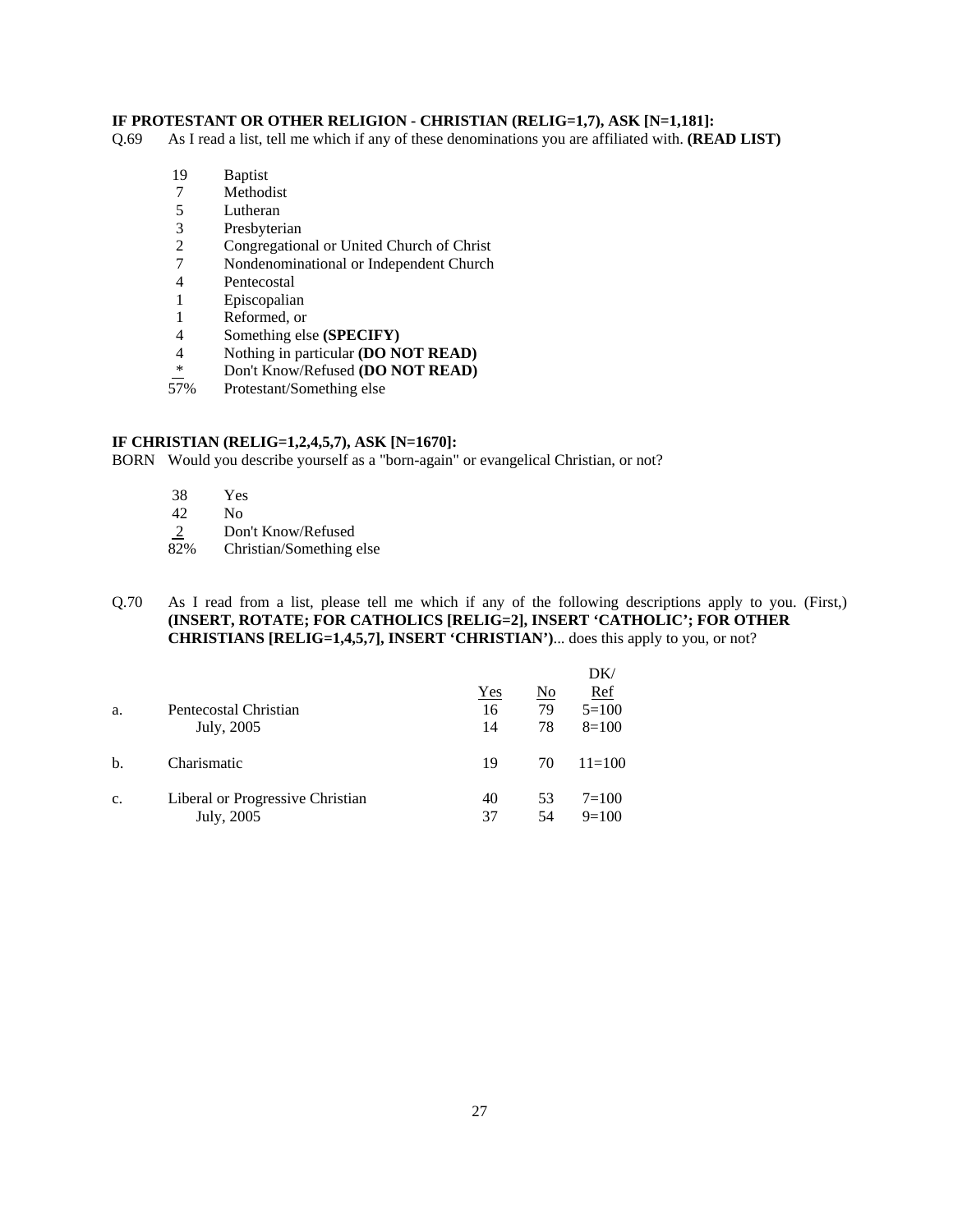# **QUESTIONS 70dF2 THROUGH 81 HELD FOR FUTURE RELEASE**

# **ASK ALL:**

Aside from weddings and funerals how often do you attend religious services... more than once a week, once a week, once or twice a month, a few times a year, seldom, or never?

|                          | July | Aug  |      |      |      | July March March Mid-Nov March |      | Sept     | June | June |
|--------------------------|------|------|------|------|------|--------------------------------|------|----------|------|------|
|                          | 2005 | 2004 | 2003 | 2003 | 2002 | 2001                           | 2001 | $2000^3$ | 1997 | 1996 |
| 15 More than once a week | 14   | 13   | 16   | 15   | 15   | 16                             | 17   |          | 12   | 14   |
| 25 Once a week           | 27   | 25   | 27   | 24   | 25   | 26                             | 26   | 28       | 26   | 25   |
| 15 Once or twice a month | 14   | 15   | 15   | 15   | 17   | 14                             | 17   | 16       |      |      |
| 18 A few times a year    | 19   | 20   | 18   | 21   | 18   |                                | 17   |          | 20   | 21   |
| 14 Seldom                | 14   | 15   | 14   | 15   | 15   | 16                             | 15   | 13       | 15   | 13   |
| 12 Never                 |      |      | 10   | 9    | 9    | 10                             |      | 8        | 10   |      |
| Don't know/Refused       |      |      | ∗    |      |      |                                |      |          | ∗    |      |
| 100                      | 100  | 100  | 100  | 100  | 100  | 100                            | 100  |          | 100  | 100  |

| PARTY |  |  |  | In politics TODAY, do you consider vourself a Republican, Democrat, or Independent? |
|-------|--|--|--|-------------------------------------------------------------------------------------|
|-------|--|--|--|-------------------------------------------------------------------------------------|

|                      |            |          |             | (VOL)                    | (VOL)  |           |
|----------------------|------------|----------|-------------|--------------------------|--------|-----------|
|                      |            |          |             | No                       | Other  | Don't     |
|                      | Republican | Democrat | Independent | Preference               | Party  | know      |
| July, 2006           | 29         | 33       | 31          | 4                        | 1      | $2=100$   |
| June, 2006           | 29         | 34       | 31          | 4                        | *      | $2=100$   |
| April, 2006          | 29         | 32       | 33          | 3                        | *      | $3=100$   |
| March, 2006          | 28         | 34       | 30          | $\overline{\mathcal{L}}$ | *      | $4 = 100$ |
| February, 2006       | 30         | 33       | 31          | 3                        | *      | $3=100$   |
| January, 2006        | 28         | 32       | 32          | 5                        | $\ast$ | $3=100$   |
| December, 2005       | 29         | 34       | 31          | 4                        | *      | $2=100$   |
| Late November, 2005  | 27         | 34       | 29          | 5                        | 1      | $4 = 100$ |
| Early November, 2005 | 28         | 34       | 31          | 5                        | *      | $2=100$   |
| Late October, 2005   | 29         | 33       | 31          | 5                        | *      | $2=100$   |
| Early October, 2005  | 26         | 34       | 34          | 4                        | *      | $2=100$   |
| September 8-11, 2005 | 31         | 32       | 33          | 3                        | *      | $1 = 100$ |
| September 6-7, 2005  | 27         | 33       | 33          | $\overline{4}$           | ∗      | $3=100$   |
| July, 2005           | 31         | 34       | 29          | 4                        | $\ast$ | $2=100$   |
| June, 2005           | 30         | 32       | 32          | 4                        | *      | $2=100$   |
| <b>Yearly Totals</b> |            |          |             |                          |        |           |
| 2005                 | 30         | 33       | 31          | 4                        | $\ast$ | $2=100$   |
| 2004                 | 30         | 33       | 30          | 4                        | *      | $3=100$   |
| 2003                 | 30         | 31       | 31          | 5                        | *      | $3=100$   |
| 2002                 | 30         | 31       | 30          | 5                        | 1      | $3=100$   |
| 2001                 | 29         | 34       | 29          | 5                        | *      | $3=100$   |
| 2001 Post-Sept 11    | 31         | 32       | 28          | 5                        | 1      | $3 = 100$ |
| 2001 Pre-Sept 11     | 28         | 35       | 30          | 5                        | ∗      | $2 = 100$ |
| 2000                 | 28         | 33       | 29          | 6                        | *      | $4 = 100$ |
| 1999                 | 27         | 33       | 34          | 4                        | *      | $2 = 100$ |
| 1998                 | 28         | 33       | 32          | 5                        | $\ast$ | $2=100$   |
| 1997                 | 28         | 33       | 32          | 4                        | 1      | $2=100$   |
|                      |            |          |             |                          |        |           |

<sup>3</sup> September 2000 results are based on registered voters.